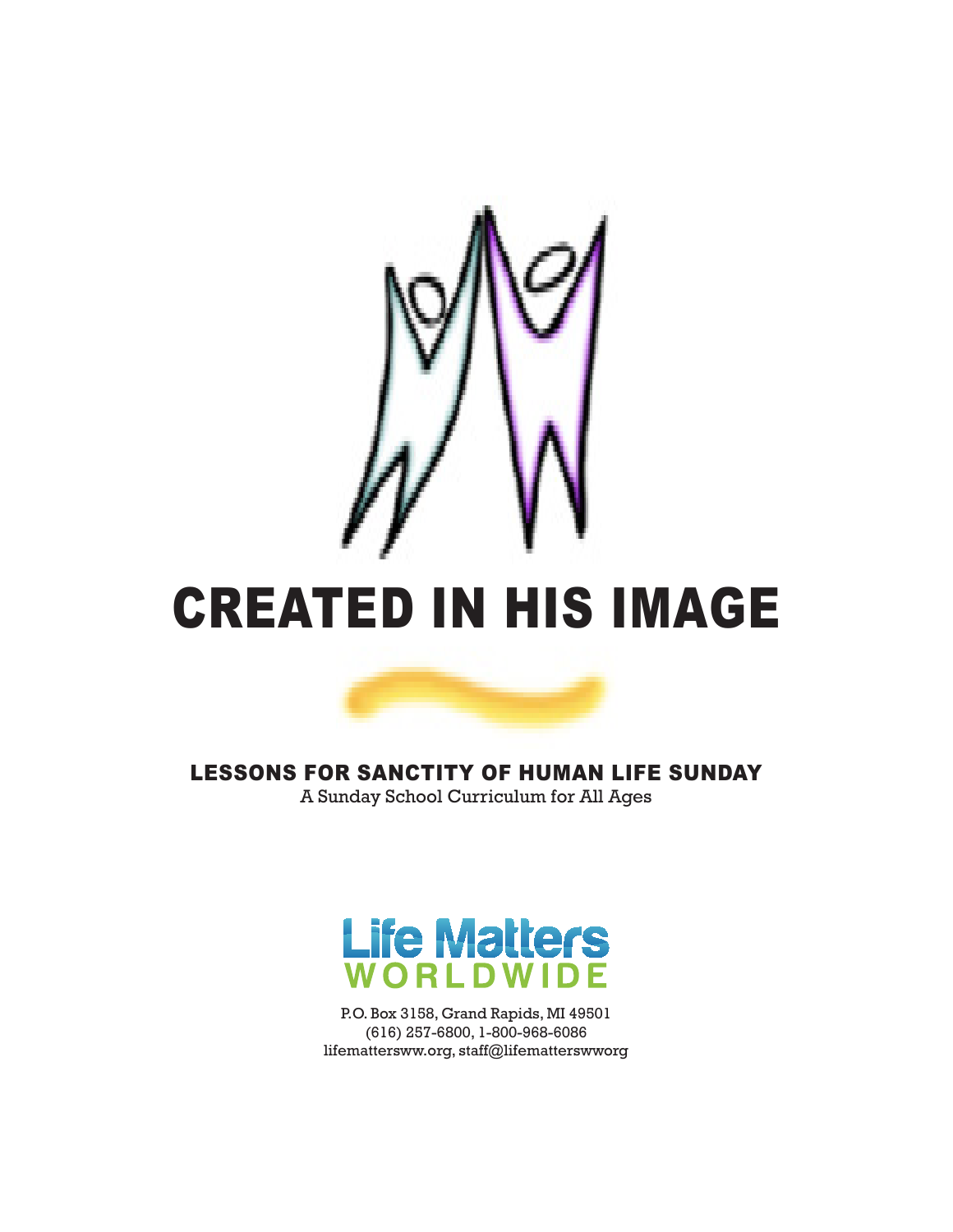Sunday School Lessons for Sanctity of Human Life Sunday



# Acknowledgments

Life Matters Worldwide wishes to express our gratitude to the pastoral staff at Calvary Baptist Church in Grand Rapids, Michigan, for their significant contribution to this Sunday School curriculum project:

- • Rev. Vic Bennet, Pastor, Children's Ministries
- Rev. Brett Bixby, Pastor, Youth Ministries
- Rev. Dean Parham, Pastor, Adult Ministries

Without their expertise and cooperation, this curriculum would not have been possible.

### This curriculum includes lesson plans for:

- • Preschool/Kindergarten
- Primary (Grades 1-3)
- Junior (Grades 4-6)
- • Junior and Senior High School
- • Adults

### Instructions:

Purchase of this CD grants the owner permission to make as many copies of the lessons as needed. (A church is considered an "owner;" all of a single church's Sunday school classes are covered under this agreement, for as long as the church owns the CD.) Contents are copyright protected. Additional CDs may be purchased from:

> Life Matters Worldwide P.O. Box 3158, Grand Rapids, MI 49501 (616) 257-6800, 1-800-968-6086 store.lifemattersww.org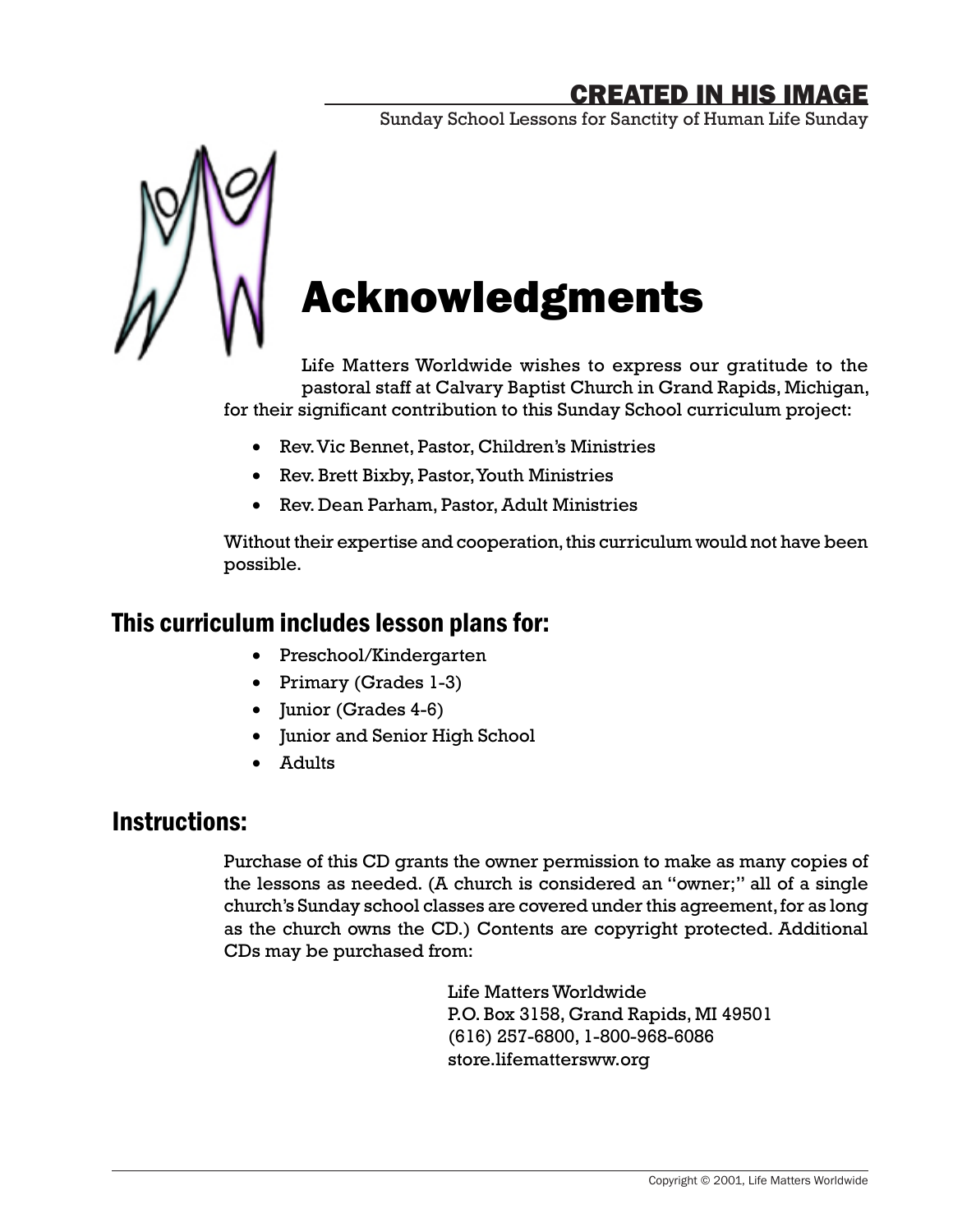Preschool/Kindergarten Lesson - Page 1



# "Let the little children come unto me!"

Matthew 19:13-15; Mark 10:13-16; Luke 18:15-17

### Objectives - After this lesson the children should:

- • Understand that Jesus thinks children are special
- • Trust Jesus in order to become one of God's children
- • Participate in activities that communicate a person's uniqueness to God

### "Getting Started" Activity (choose one)

### **1. LITTLE GUEST VISITOR**

Arrange ahead of time with one of your children's families to bring in a baby to explore during the time that children arrive. Have your guest and parent come 10 minutes early just in case, with a diaper bag full of things babies need (diaper, rattle/toys, bottle/food, diaper rash ointment, spit-up rag, no-tear shampoo, etc.).

Have older brother/sister make an introduction telling some of their favorite things about the special guest. Mom and/or Dad can then bring out items from the diaper bag, one at a time allowing children to guess what they are and what they are used for.

### **Discussion:**

- Share a story about when you were a baby.
- Why do you think babies need older people?
- How can you tell this baby trusts his/her parents?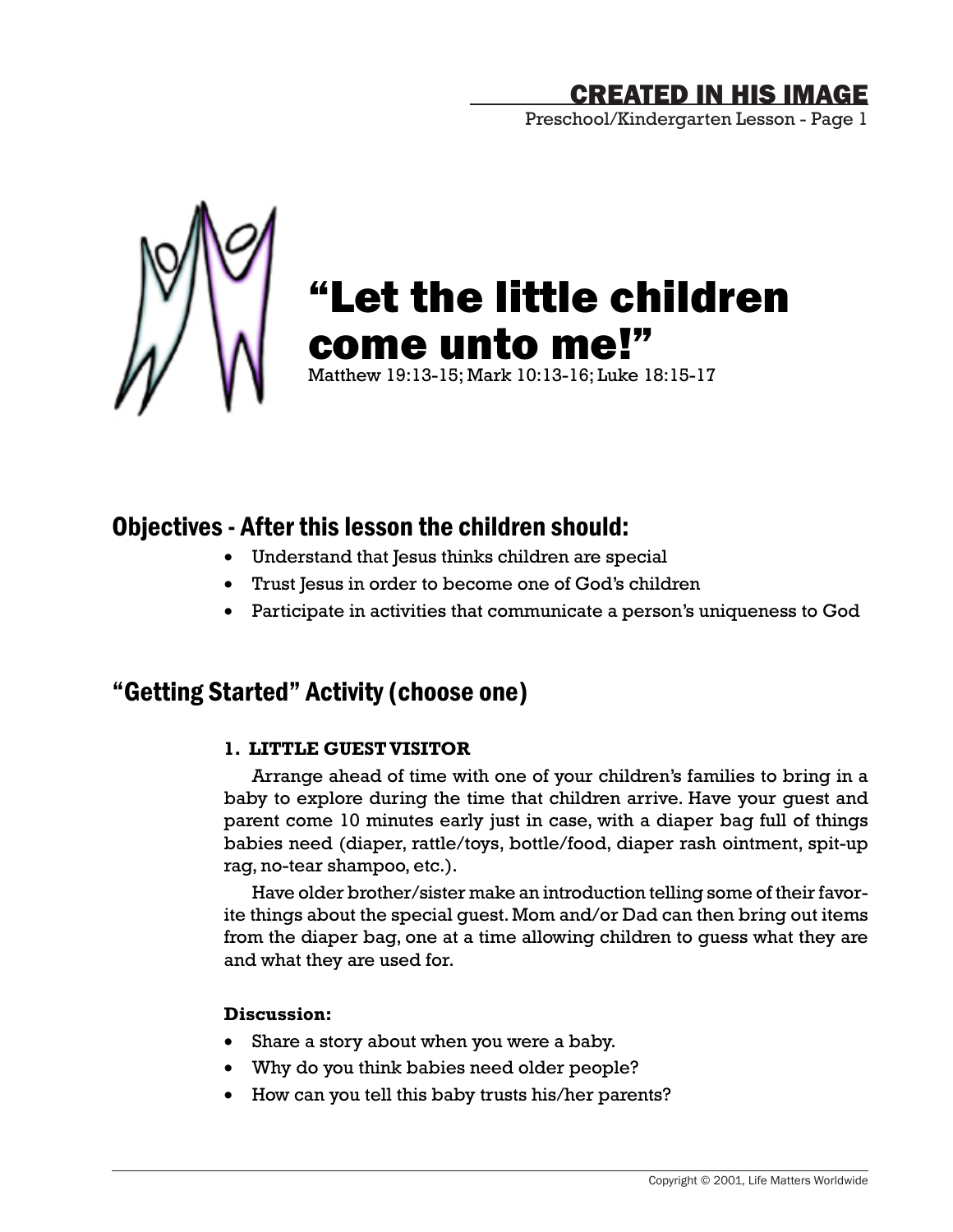Preschool/Kindergarten Lesson - Page 2

#### **2. BABY BOOK SHOW-N-TELL**

Have children bring their baby books to church with them (you can send a reminder home with parents the week before or call/e-mail some parents during the week). As they arrive have them take turns sharing stories about the pictures inside.



#### **Discussion:**

- Point out people who have taken care of you through the years.
- Trusting people is an important part of being a kid. Do any of your pictures show that you are trusting others?

### Bible Lesson - Mark 10:13-16

### **"SAD FACES/HAPPY FACES" STORY TELLING**

You will need:

- • A Bible
- • An overhead projector
- • Posterboard, or white board, and
- An appropriate marker

Say, "Some people don't treat children nicely. What do children do that people do not like?" (Hints: They are noisy, spill their milk, have runny noses, make messes, etc.)

As they share ideas one-at-a-time, draw a scowling face with the marker. (This can easily be achieved by drawing two circles near each other for eyes with black bullets for pupils, an upside down "U" for the frown and then a heavily drawn "V" above and between the circles for the scowl effect.) Draw a scowling face (some big, some small) each time someone shares an idea why people do not treat children nicely.

Say, "Today we will learn that Jesus loves children! What do you think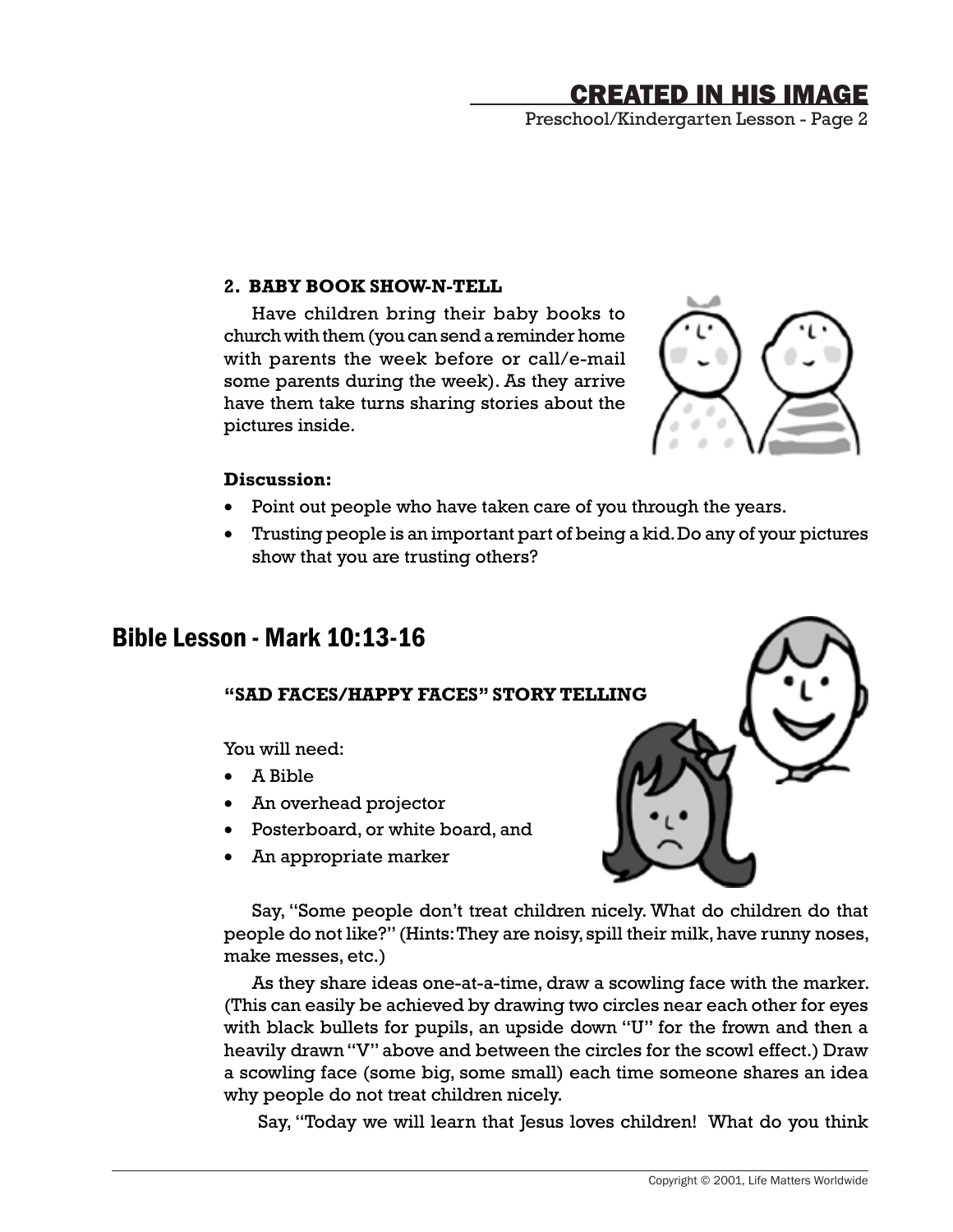Preschool/Kindergarten Lesson - Page 3

he says to people who do not treat children nicely (point to all the scowls)? Well, let's find out!"

Read Mark 10:13-16. As you read, draw sad or happy faces to represent:

- Children when the disciples told them to go away
- • Jesus as he rebuked his disciples
- • Jesus as he welcomed the children
- • Children as they were cuddled by Jesus

### Lesson Reinforcing Activity

#### **"WE ARE GOING TO GO SEE JESUS"**

You will need:

- • A stop sign made from posterboard
- One child to stand in the middle of the room and play Jesus
- One child to play a disciple who tries to keep children away from Jesus

Children skip, walk etc. around the circle holding hands with Jesus in the middle. On your cue they begin singing (to the tune of "London Bridges"):

> We are going to go see Jesus, Go see Jesus, go see Jesus, We are going to go see Jesus. We're so happy!



As the children circle "Jesus," the child playing the disciple waves his stop sign at them and shouts, "Go away!" After the phrase "We're so happy!" is sung, children run toward the middle and give "Jesus" a

group hug. Someone else then takes a turn playing "Jesus" and the disciple, and the game is repeated.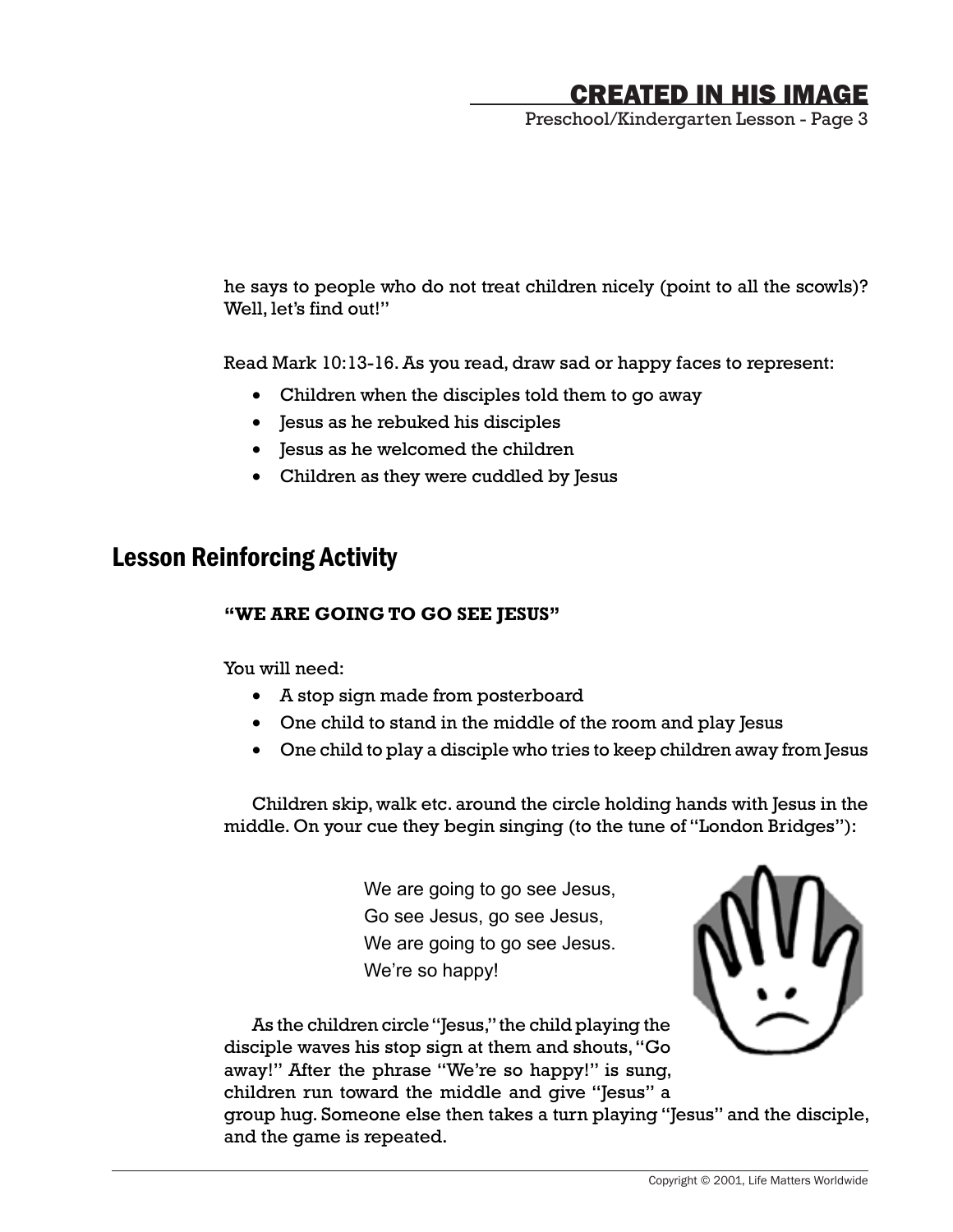Primary (Grades 1-3) Lesson - Page 1



# Jesus Sets His Disciples Straight: "Let the little children come unto me!"

Matthew 19:13-15; Mark 10:13-16; Luke 18:15-17

### Objectives - After this lesson the children should:

- • Understand that Jesus thinks children are special
- Trust Jesus in order to become one of God's children
- Participate in activities that communicate a person's uniqueness to God

### "Getting" Started Activity (choose one)

### **1. LITTLE GUEST VISITOR**

Arrange ahead of time with one of your children's families to bring in a baby to explore during the time that children arrive. Have your guest and parent come 10 minutes early just in case, with a diaper bag full of things babies need (diaper, rattle/toys, bottle/food, diaper rash ointment, spit-up rag, no-tear shampoo, etc.).

Have older brother/sister make an introduction telling some of their favorite things about the special guest. Mom and/or Dad can then bring out items from the diaper bag, one at a time allowing children to guess what they are and what they are used for.

### **Discussion:**

- Share a story about when you were a baby.
- Why do you think babies need older people?
- How can you tell this baby trusts his/her parents?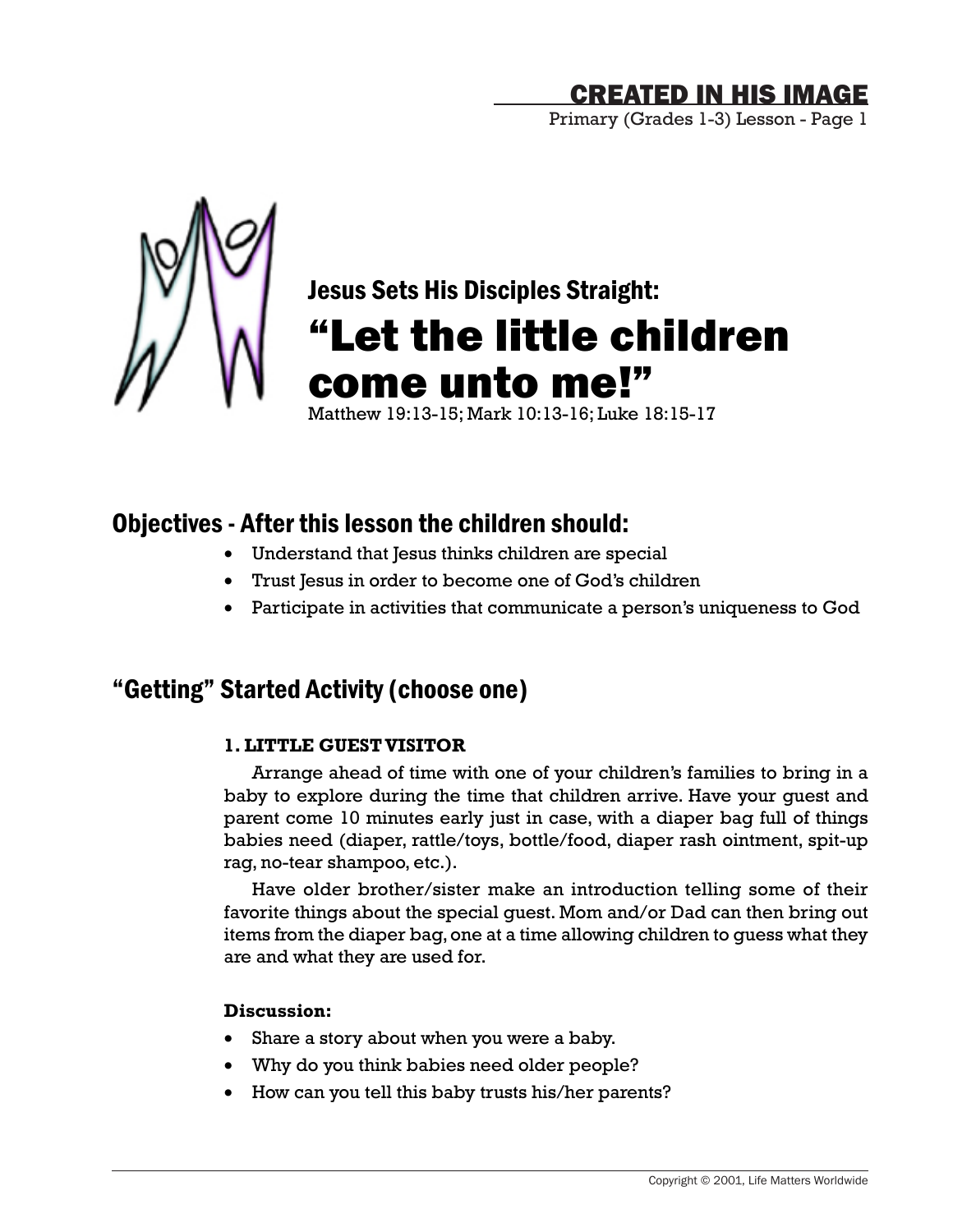Primary (Grades 1-3) Lesson - Page 2

#### **2. BABY BOOK SHOW-N-TELL**

Have children bring their baby books to church with them (you can send a reminder home with parents the week before or call/e-mail some parents during the week). As they arrive have them take turns sharing stories about the pictures inside.



#### **Discussion:**

- Point out people who have taken care of you through the years.
- Trusting people is an important part of being a kid. Do any of your pictures show that you are trusting others?

### Bible Lesson - Mark 10:13-16

#### **"BACK OFF!" ROLE PLAY**

You will need a bag of the following props:

- • A Bible
- • 2-3 bathrobes
- • 1 fake beard made from felt or fuzzy material
- • 2-3 baby dolls of various sizes

Assign individual children parts for this role-play. You will need:

- Jesus (he/she wears the fake beard)
- • 2-3 Disciples (they wear the bathrobes)
- • 2-3 Moms or Dads (carrying baby dolls)

Open your Bible to Mark 10:13-16, and say, "Today you are going to help us learn how important children are to Jesus. When you hear your part in the story, get up and do as it says."

Take your time as you read, pausing enough to allow children to act out the parts. Encourage "Jesus" to be overly expressive as he, in essence, tells his disciples to "Back off!"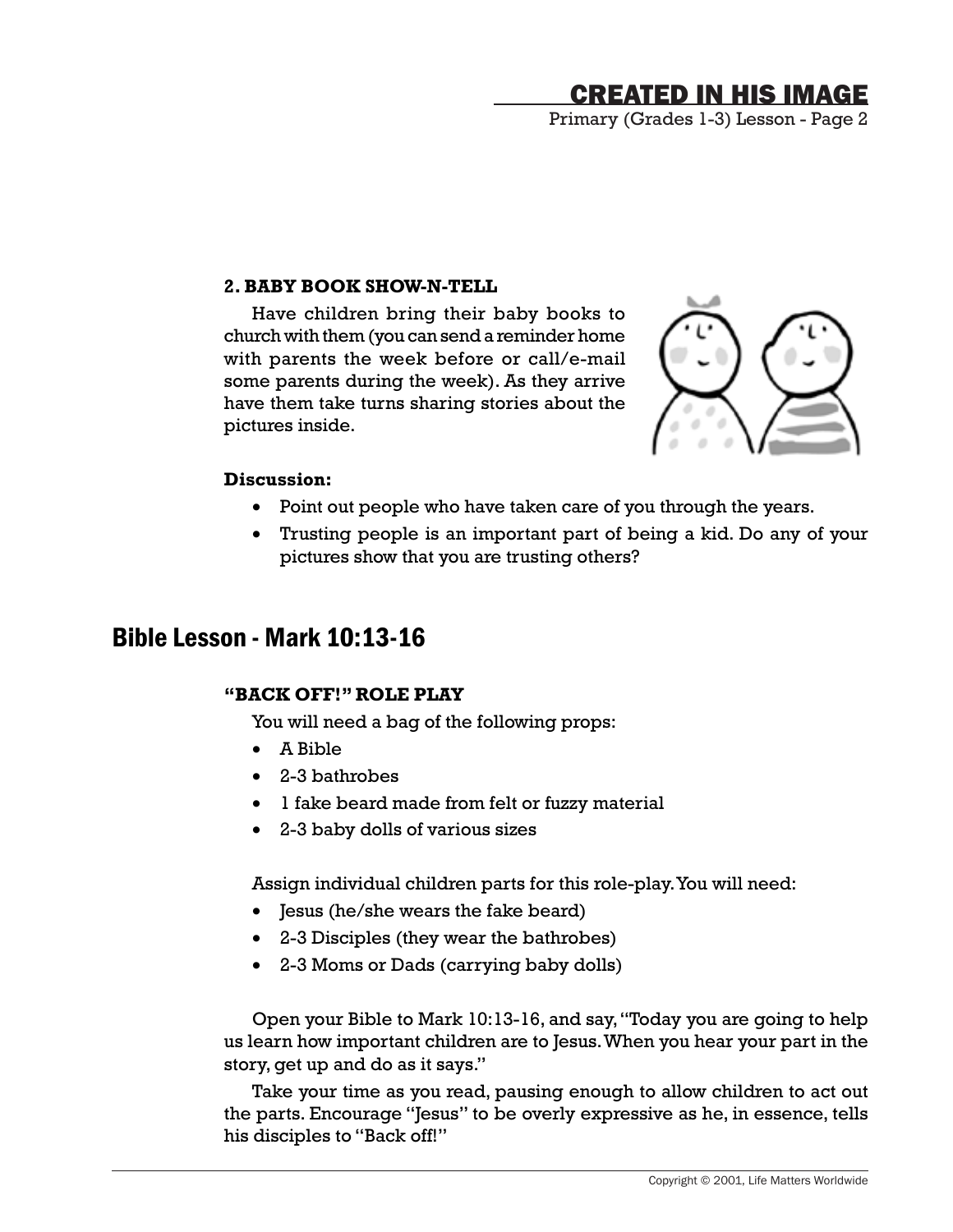Primary (Grades 1-3) Lesson - Page 3

Children may change roles and replay the scene again if interest and time allows.

#### **Discussion:**

- Why do you think the disciples treated children this way?
- Do you know people who mistreat children? Who?
- What do we know about Jesus from this story?
- How do you know He loves children what did he do?

### Lesson Reinforcing Activity (choose one)

### **1. CRAYON RUBBING/SCRATCHING**

You will need:

- • A piece of white construction paper for each child
- • Big crayons with papers removed (extra blacks)
- • Various hard and textured surfaces (bricks, tile, etc)
- • A pair of scissors for each child



Have children place their papers over the hard and textured surface. Without moving the paper much, have them color heavily using the side of the multiple colorful crayon/s covering the entire paper.

Next, have them color over all of the colors with a black crayon over a smooth surface.

Using the end of a pair of scissors, the have the children scratch in, "Jesus Loves Children!" (the first layers of colored crayon should show through).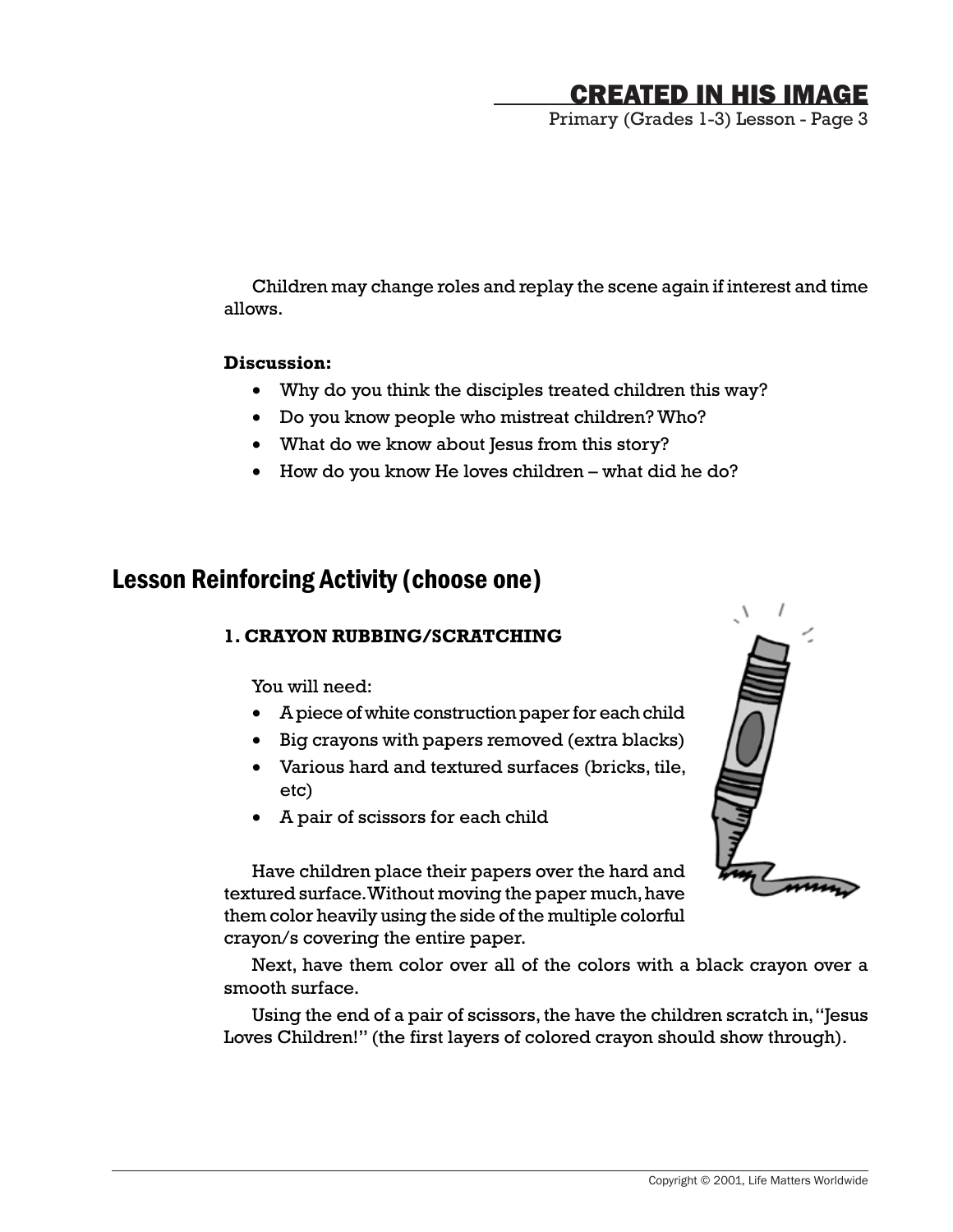Primary (Grades 1-3) Lesson - Page 4

#### **2. "GOD LOVES CHILDREN!" BULLETIN BOARD**

You will need:

- Various colors of finger paint or tempera with 1/5 Dove dish soap added if finger paint is not available.
- Cut a large heart out of red construction paper and hang it on a bulletin board.
- • A picture of Jesus
- • Paint shirts
- • A sink with soap and water for clean-up.

Have children make handprints on paper using paint. (If you are really daring, you can guide them in making footprints, too).

As the paint dries, they can wash up.

With a permanent marker, write each child's name in the middle of his or her print.

The prints may then be cut out and placed on the large heart on the bulletin board.

On the computer, or free-hand, make a banner saying, "Jesus Loves Children!" Add the picture of Jesus and place this above the heart.

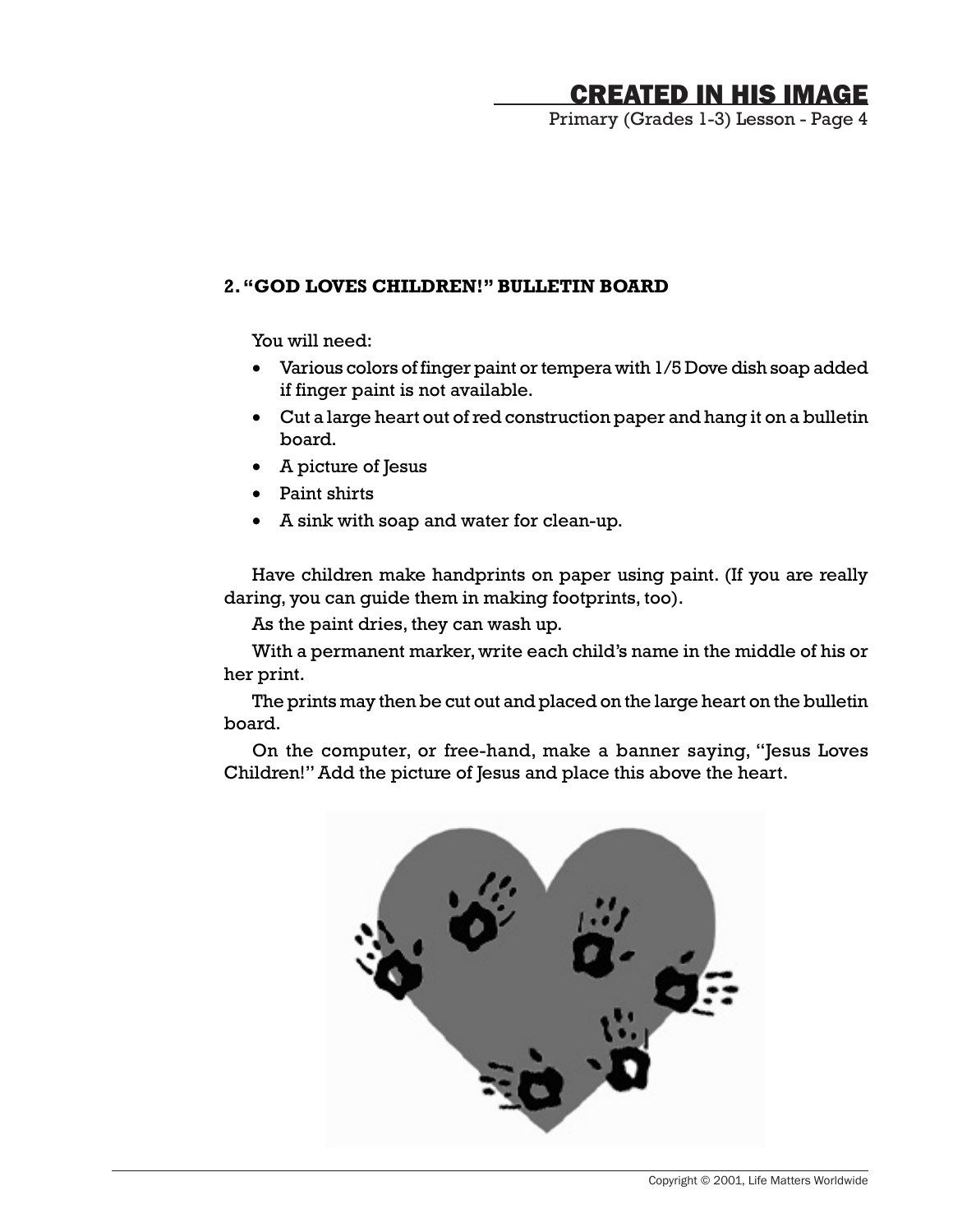Junior (Grades 4-6) Lesson - Page 1



Jesus Sets His Disciples Straight:

# "Let the little children come unto me!"

Matthew 19:13-15; Mark 10:13-16; Luke 18:15-17

### Objectives - After this lesson the children should:

- Understand that Jesus thinks children are special
- Trust Jesus in order to become one of God's children
- Participate in activities that communicate a person's uniqueness to God

### "Getting Started" Activity (choose one) **1. LITTLE GUEST VISITOR**

Arrange ahead of time with one of your children's families to bring in a baby to explore during the time that children arrive. Have your guest and parent come 10 minutes early just in case, with a diaper bag full of things babies need (diaper, rattle/toys, bottle/food, diaper rash ointment, spit-up rag, no-tear shampoo, etc.).

Have older brother/sister make an introduction telling some of their favorite things about the special guest. Mom and/or Dad can then bring out items from the diaper bag, one at a time allowing children to guess what they are and what they are used for.

### **Discussion:**

- Share a story about when you were a baby.
- Why do you think babies need older people?
- How can you tell this baby trusts his/her parents?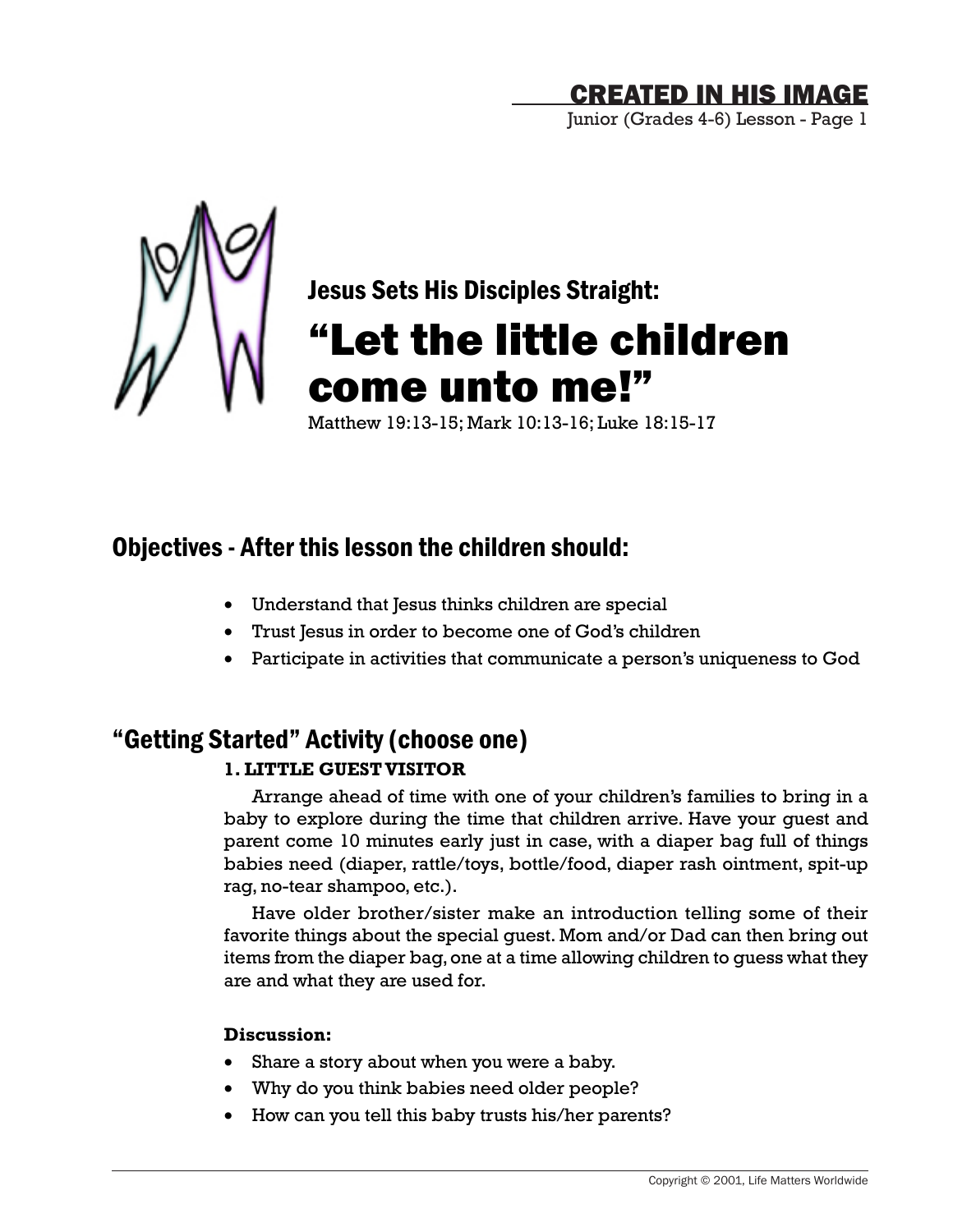Junior (Grades 4-6) Lesson - Page 2

#### **2. BABY BOOK SHOW-N-TELL**

Have children bring their baby books to church with them (you can send a reminder home with parents the week before or call/e-mail some parents during the week). As they arrive have them take turns sharing stories about the pictures inside.



#### **Discussion:**

- Point out people who have taken care of you through the years.
- Trusting people is an important part of being a kid. Do any of your pictures show that you are trusting others?

### Bible Lesson - Mark 10:13-16

#### **"LET THE LITTLE CHILDREN COME" MINI-DRAMAS**

Read Mark 10:13-16. Have students list reasons they think the disciples tried to stop the people from bringing their children to Jesus. (They were crying, messy diapers, runny noses, unimportant, etc.)

"What was Jesus' response?" (He rebuked the disciples and invited all of the children to come to Him. He then cuddled and blessed them.)

Say, "Sometimes bigger children think it is cool to mistreat smaller or younger children. Let's create a mini-drama that explains how we can be different." Assign four students to play older siblings and two to four to act as preschool siblings. Have them role-play what would happen when the younger sister or brother constantly asks for help with typical things around the house, or always wants the older sibling to play with him or her.

Split up the actors so that the first team presents what it's like at home when little children are mistreated. The next team presents just the opposite scene where children are nurtured.

#### **Discussion:**

• What is a rebuke? When is a rebuke good, and when is it bad? (A bad rebuke is one that is wrong, like the disciples telling the children to stay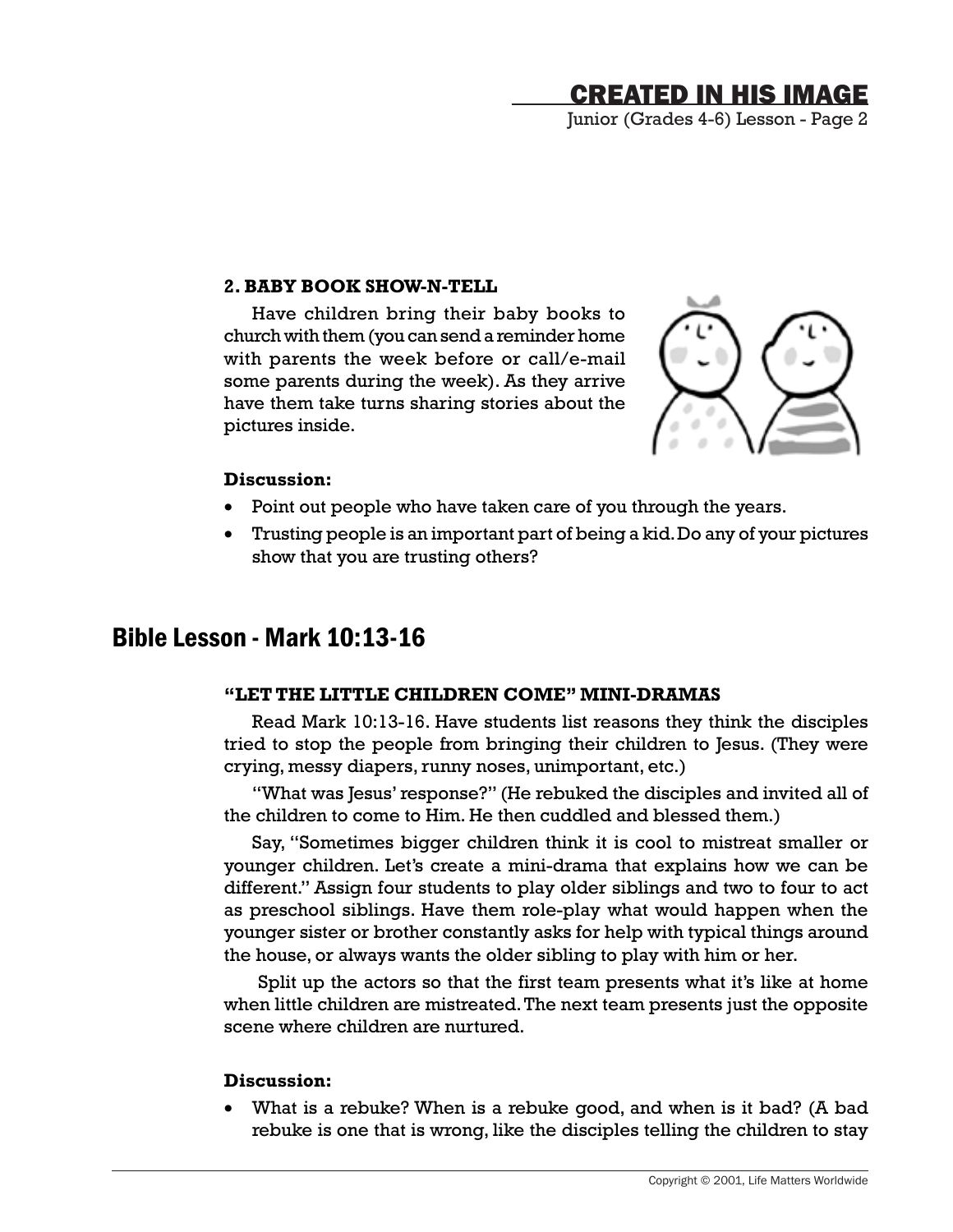Junior (Grades 4-6) Lesson - Page 3

away from Jesus. A good rebuke is one like Jesus gave the disciples, telling them what they did wrong.)

- • Have you ever heard or seen someone treated the way the disciples treated the children? Have you ever treated someone the way the disciples treated the children?
- What happens to people when they are ignored or mistreated? How do they feel? What do they think about Jesus if they are ignored or mistreated by people who say they belong to Jesus?
- Are there other groups besides children that some people try to exclude? (The poor, the disabled, people from different backgrounds, people who dress differently, unborn babies, etc.)

### Lesson Reinforcing Activity

### **DISABILITY SIMULATION**

Help the children understand what it might be like to be disabled. Assign them to do simple tasks, but with an impairment.

| Impairments                | Possible Tasks                                                    |
|----------------------------|-------------------------------------------------------------------|
| Blind or visually impaired | Find an object or person in the room while<br>blindfolded         |
| Use a wheelchair           | Travel around an obstacle course                                  |
| Hearing impaired           | Carry on a conversation with someone while<br>wearing earplugs    |
| Lost use of hands or arms  | Draw a self-portrait by holding a crayon in<br>your mouth or toes |

You will need:

- • Bandanas (for blindfolds, or to tie hands behind backs)
- • A pair of those black, protective sunglasses (for visual impairment)
- • Ear plugs or cotton balls (to simulate hearing impairment)
- • A wheelchair
- • Chairs or other objects for the obstacle course
- • Crayons and paper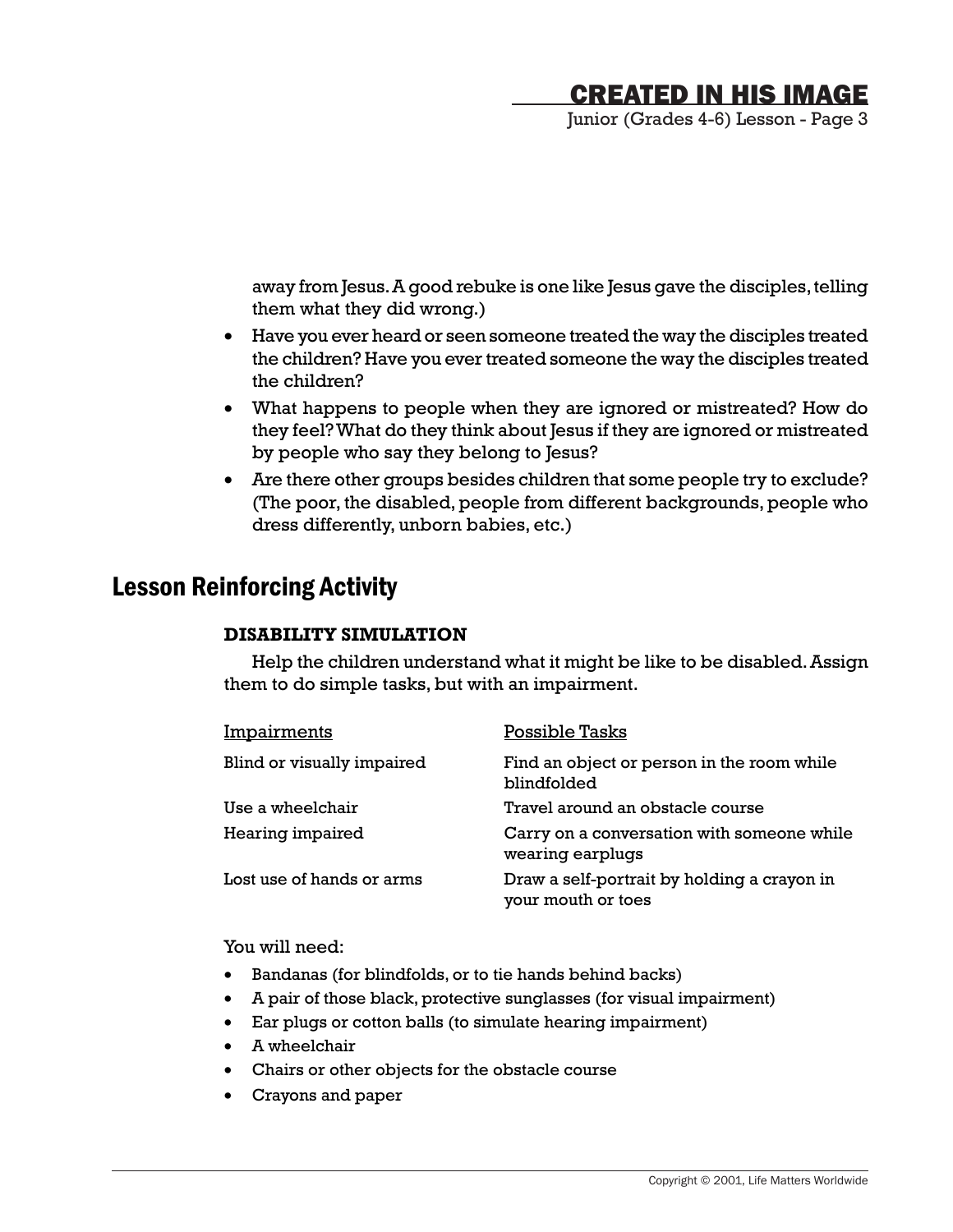Preschool-Junior Lesson for Sanctity of Human Life Sunday



# Worship Resources

### **SONGS**

**Wonderfully Made** *(Donut Man,* Integrity) **Big House** *(Sing and Shout Songs - Vol. I,* Group) **I Want To Be Like Jesus** *(Sing and Shout Songs - Vol. I,* Group) **John 3:16** *(Sing and Shout Songs - Vol. I,* Group) **Promises** *(Kids on the Rock,* Gospel Light) **God Loves Every Kid** (Kids on the Rock, Gospel Light) **I See God** *(Sing and Shout Songs - Vol. III,* Group) **Doxology** *(Sing and Shout Songs - Vol. III,* Group) **Cares For You** *(Sing and Shout Songs - Vol. III,* Group) **Jesus Is All the World** *(Sing and Shout Songs - Vol. III,* Group) **We Believe In God** *(Sing and Shout Songs - Vol. I,* Group) **For All You Do** *(Kids In Worship,* Sparrow) **I Wanna Be Just Like You** *(Kids In Worship,* Sparrow) **You Knit Me Together** *(Hide 'Em In Your Heart - Vol. 2,* Sparrow) **I Will Lie Down and Sleep** *(Hide 'Em In Your Heart - Vol. 2,* Sparrow)

### **OTHER RESOURCES**

*The Amazing Treasure Bible Story Book* (Zondervan) *Story Telling* (Karen Henley/Standard) *The Bridge* (Majestic Media - (810) 598-1919)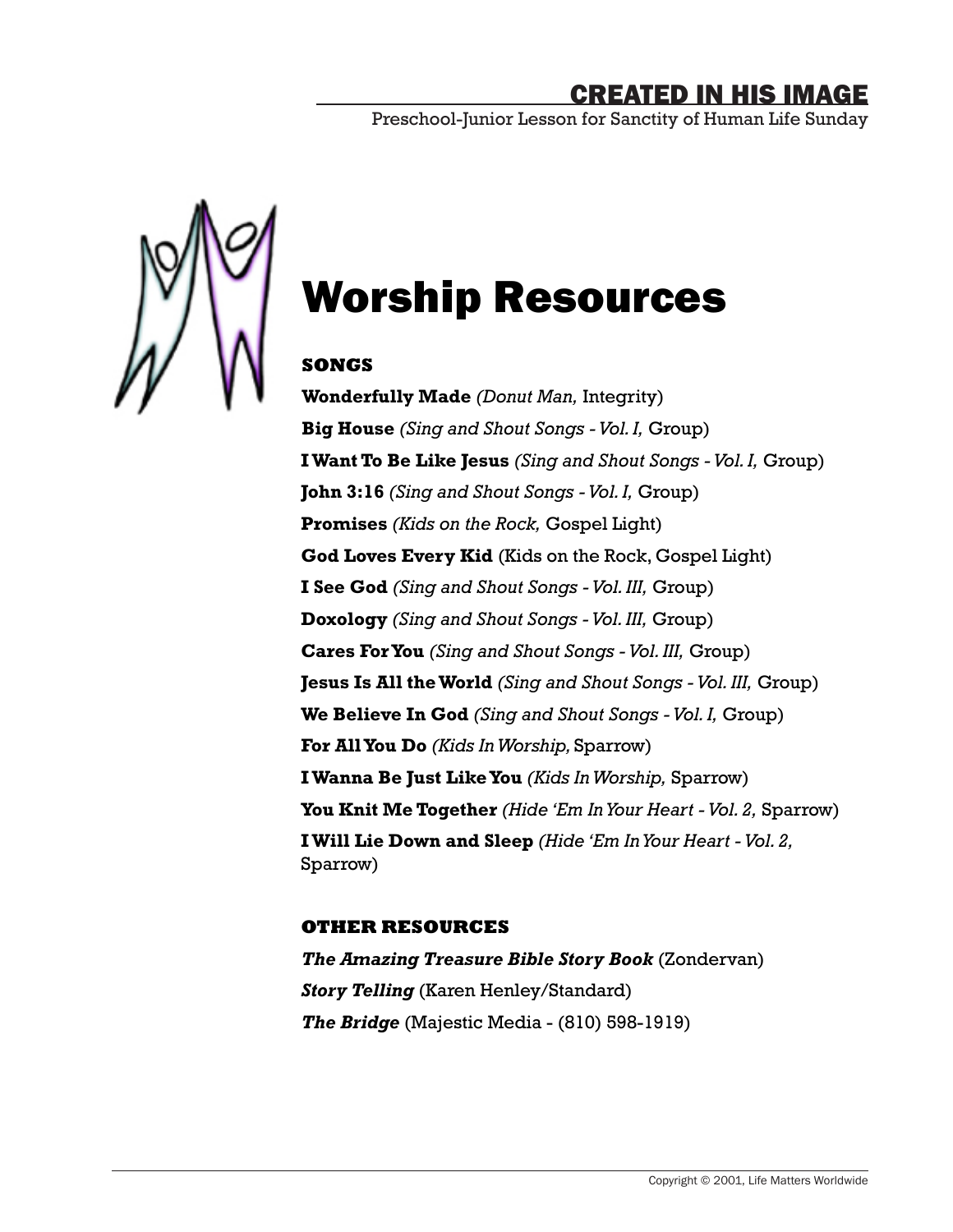Junior and Senior High Lesson - Page 1



# You're Worth More Than You Think!

### Objectives:

- • Know To know that all life has value
- Feel To feel confident that we have value
- • Do To live all of life in light of this value as a response to God

These lesson objectives will be met through a series of three steps: Hook, Look and Took. The "hook" is used to grab the teens' attention. We "look" into God's Word to find His truths on the issue at hand. The "took" step applies what we've learned – take it home.

### Step #1 Hook

This step is designed to grab the teens' attention and lead them into the lesson. There are three choices for you to use. Choose the one(s) you feel would work best for the teens in your group.

### **OPTION #1 - THE "PRICE" IS RIGHT**

### **What it is:**

• In this opener, the class will see how values are placed on things depending on how they effect us. This value structure is different from God's. He values all of human life equally.

### **What to do:**

• Bring several items to class and pose this question: "How much is this worth?" Have them discuss the value of each item. Then ask, "Why did you assign that value to it?" "What makes an item valuable or not?" "Are there certain criteria for giving value or not?" "Why is this item worth more or less than that item?" "Does the value change based on location or demand or need?"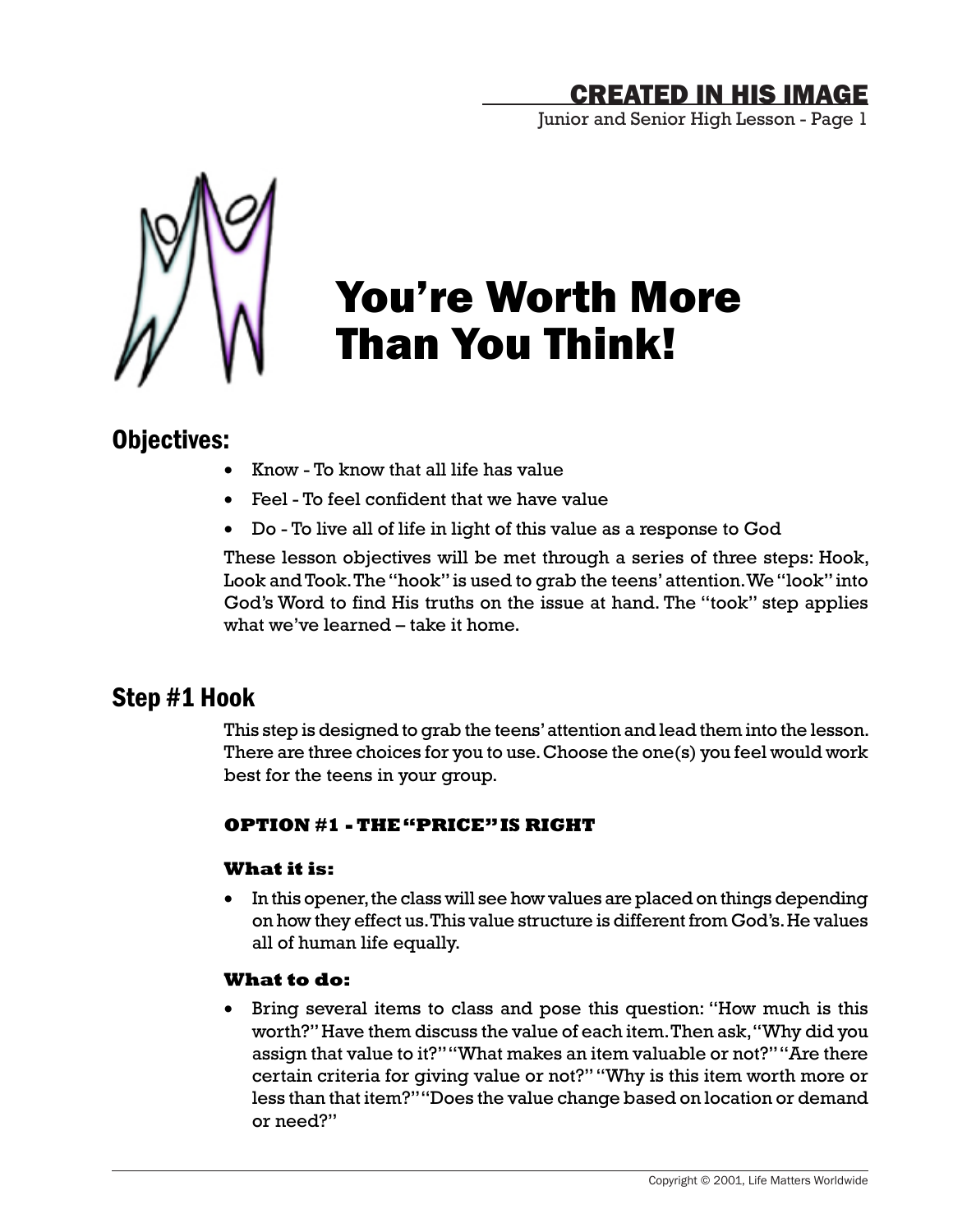Junior and Senior High Lesson - Page 2

#### **Where to go:**

Transition into the idea that we have value as people because of our Maker! (e.g., "What about the value of people? We often look at people and make judgments based on how they look, who they are, etc. What about God? Does He value us differently based on who we are? No! Let's take some time to look in the Bible and discover the value God gives each of us!")

### **OPTION #2 - ANTIQUES ROAD SHOW**

### **What it is:**

• In this opener, the teens will see how a piece of art is given value because of its creator, just like we are. We have great value because God created us!

### **What to do:**

Show pictures of several pieces of expensive art (e.g., "Mona Lisa" by daVinci; sculpture of "David" by Michelangelo, etc.). Have students guess what each piece is and who created it. Share some background on the piece (e.g., what it's called, who created it, when it was made). Have the class guess the value of each piece. Once they have guessed, tell them the values and spend some time discussing why each piece is so valuable. $1$ (For instance, a recently discovered drawing by Michelangelo was sold for over \$8 million.<sup>2</sup> Another Michelangelo drawing, of the risen Christ, brought the seller a record  $$12$  million. $^{3})$ 

### **Where to go:**

Transition e.g., "The value of a painting does not come from the paint used, the size of the painting, or the elegance of its frame. It's the artist that gives a piece of art its value. It is the same with God – He gives us value. We have value because God made us! Let's take some time to look in the Bible and discover how valuable we are."

### **OPTION #3 – GOD'S ESTIMATE VS. THE WORLD'S**

### **What it is:**

In this opener, the class will discover many of the things to which the world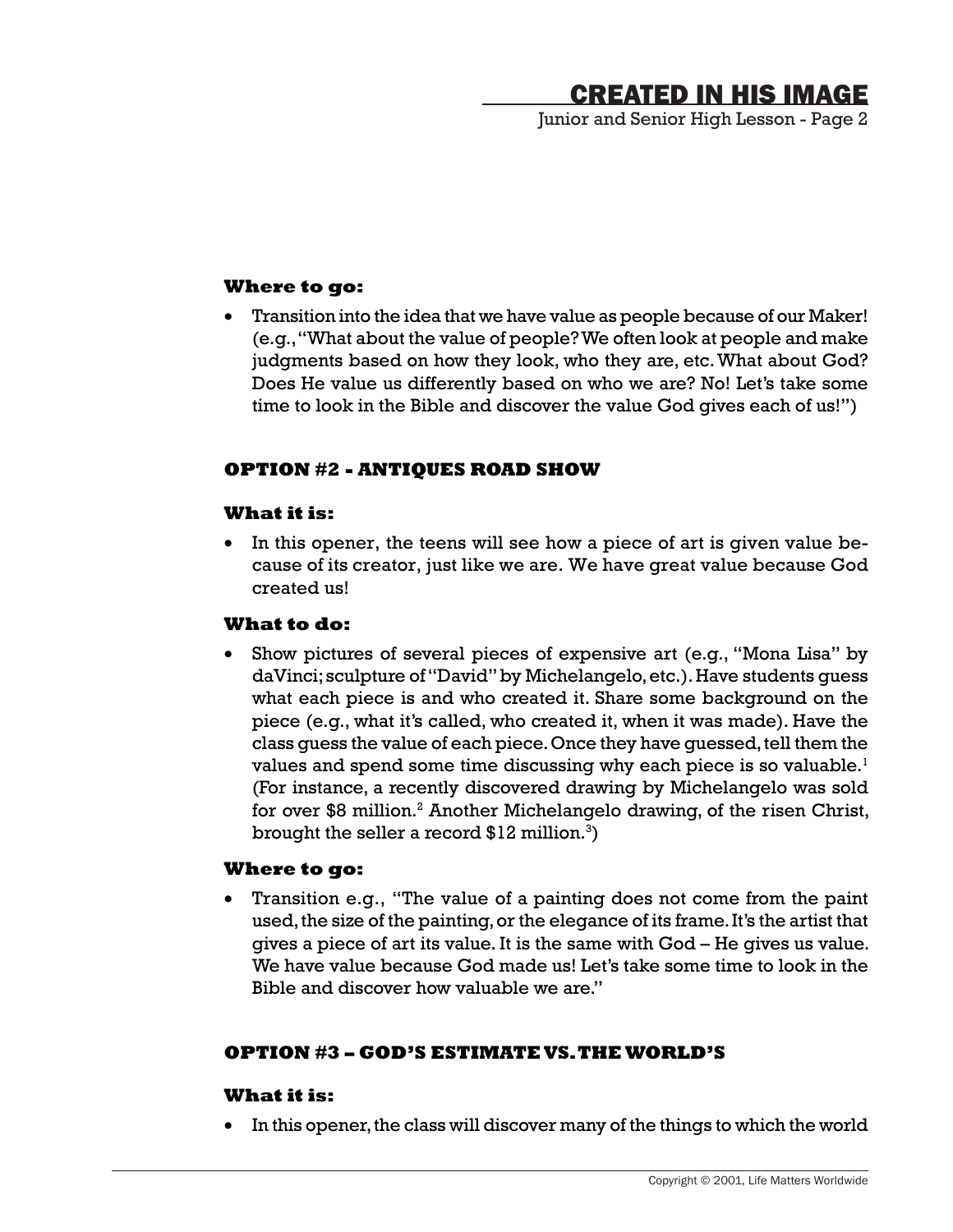Junior and Senior High Lesson - Page 3

assigns value and understand they are very different from those things to which God gives value.

#### **What to do:**

• Instruct the class to look through a stack of magazines and tear out pictures of what the world says brings value to life. "To what does the world give value?" "In the world's eyes, what makes one thing more valuable than another?" The class will probably select things such as makeup, hair styles, fancy cars, nice homes, money, good looking friends, having many friends, important jobs, travel, etc.

#### **Where to go:**

Transition e.g., "Much of what the world ascribes value to is very vain in comparison to what God values. God values life. He values you. Let's look at what God says He values in His Word."

### Step #2 Look

In this part of the lesson we will look at what God's Word has to say about value and how much He values life. Transition from the introduction to the main lesson by using the "Where to go" section of the "Hooks."

#### **1. All Life Has Value!**

- A. God is the giver of life beginning with conception
	- • Ps 139:13-14
	- • Isaiah 49:1-5 "Before I was born the Lord called me… He made me into a polished arrow and concealed me in His quiver…"
	- Jeremiah 1:5 "Before I formed you in the womb I knew you, before you were born I set you apart."
	- God gives life at the point of conception. The unborn baby at 42 days old has a formed and beating heart, arms and legs, a brain with brain waves, mouth, eyes, ears and nose, a skeleton, and can control the movements of muscles and organs. The unborn reflexively responds to stimulus and may be capable of feeling pain - all before the earliest abortions take place.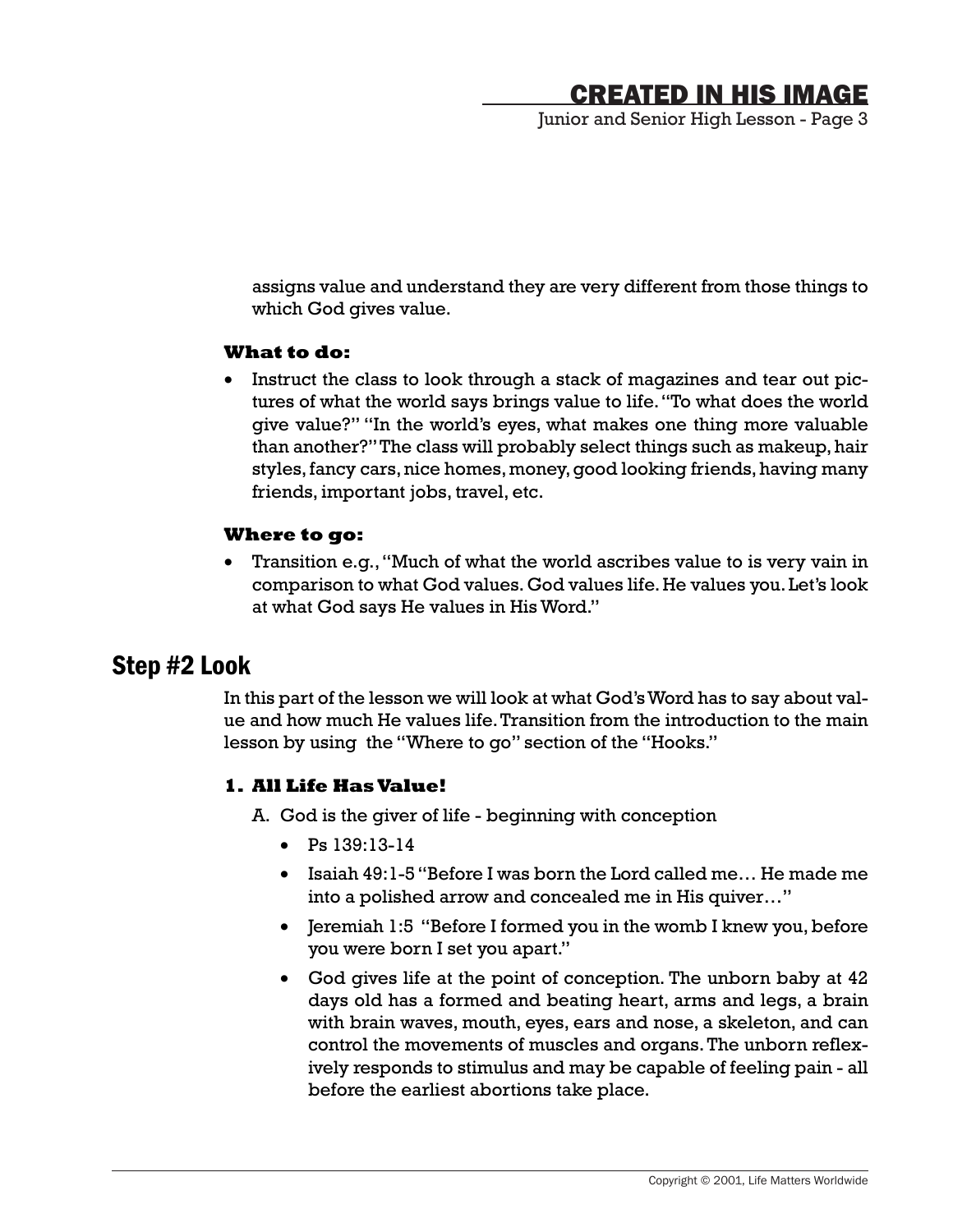Junior and Senior High Lesson - Page 4

- B. Sometimes we do not value the life God has given.
	- Illustrations of lack of value placed on life
		- 1) Abortions
			- 1.5 million babies are aborted each year since 1973 totaling 43.5 million babies. In other words, we've killed enough babies to populate the entire population of South Africa  $(43, 421, 021$  people), the  $27<sup>th</sup>$  largest nation in the world.<sup>4</sup>
		- 2) Holocaust
			- An estimated 6 million Jews and others were killed by the Nazi's during WWII.<sup>5</sup>
			- The actions taken by the Nazi's demonstrate a devaluation of human life.
		- 3) Euthanasia
			- The killing of the elderly, terminally ill, or "non-useful" citizens of a society.
			- • Euthanasia is now legal in the Netherlands and Oregon. Currently, a debate rages among Americans about whether someone should have the right to a doctor's help in choosing death.
			- • Dr. Kevorkian is known as "Dr. Death." He "helped" dozens of people die, many of whom were not terminally ill, and is currently serving prison time.
		- 4) The terrorists' attacks on the World Trade Center towers and Pentagon showed a worldview that devalues the lives of people who don't follow Islam.

### **2. Why do you have value?**

- A. Because God made you Genesis 1:1, 26-27, 2:7
	- "In the beginning God created..." The word "created" comes from a Hebrew word (bara), which means "to create, shape, or form." It is only used with God as the subject. In Genesis 1:1 it is used of creating heaven and earth. Later, in verse 26, it is used in reference to creating individual man.<sup>6</sup>
	- "Then God said, 'Let Us make man in our image, in Our image,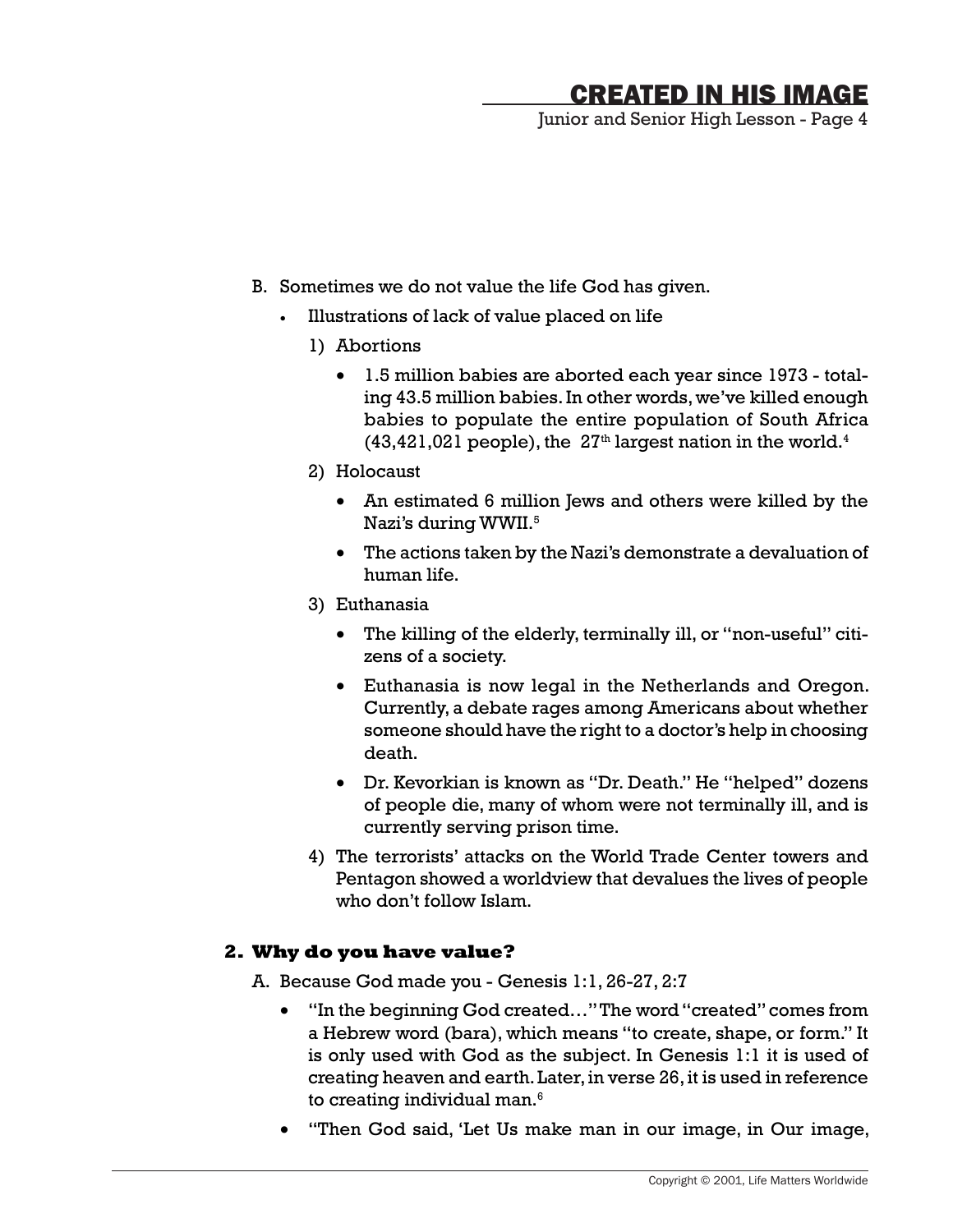Junior and Senior High Lesson - Page 5

according to Our likeness; let them have dominion over the fish of the sea, over the birds of the air, and over the cattle, over all the earth and over every creeping thing that creeps on the earth.'So God created man in His own image; in the image of God he created him; male and female he created them."

- • You have value because God made you. Not because you look a certain way, or dress in certain clothes. Not because you have a certain amount of money, or have the "right" friends. You were created by God. Just like a very valuable art piece, you are valuable because of Who created you.
- B. Because you are made in God's image Genesis 1:26-27, 9:6
	- The term "image of God" is a key for understanding the divine-human relationship in biblical thought. The exact meaning of the phrase in Genesis 1:26-27 and 9:6 is debated and numerous suggestions have been proposed.
	- The Hebrew term for 'image' usually denotes a concrete likeness. To speak of human beings ('Adam') as created in the image of God refers primarily to the bodily form, but also to spiritual attributes.
	- The plural pronouns of Genesis 1:27-28 indicate that male and female share equally in the image of God and connect this idea to the twofold commandment ('Be fruitful and multiply . . . and have dominion over'), so that both in nature and in function human beings are understood to reflect their Creator.<sup>7</sup>
	- In these verses we see that man was created (formed and shaped) in God's image. What does it mean to be in God's image? The word 'image' comes from a Hebrew word (tselem) $^{\rm 6}$  meaning 'likeness.' Humans were created in the 'likeness' of God.
	- • Value is found in God's having chosen to create you in His likeness. None of the other millions of things God created can say they are created in His likeness, but you can.

**Illustration:** Demonstrate the difference between value assigned by people and value given by God

• Diamond analogy - In grading the value of diamonds, there are four C's – cut, clarity, color, and carat. Each "C" determines a value that is placed on a particular diamond and helps set the price of that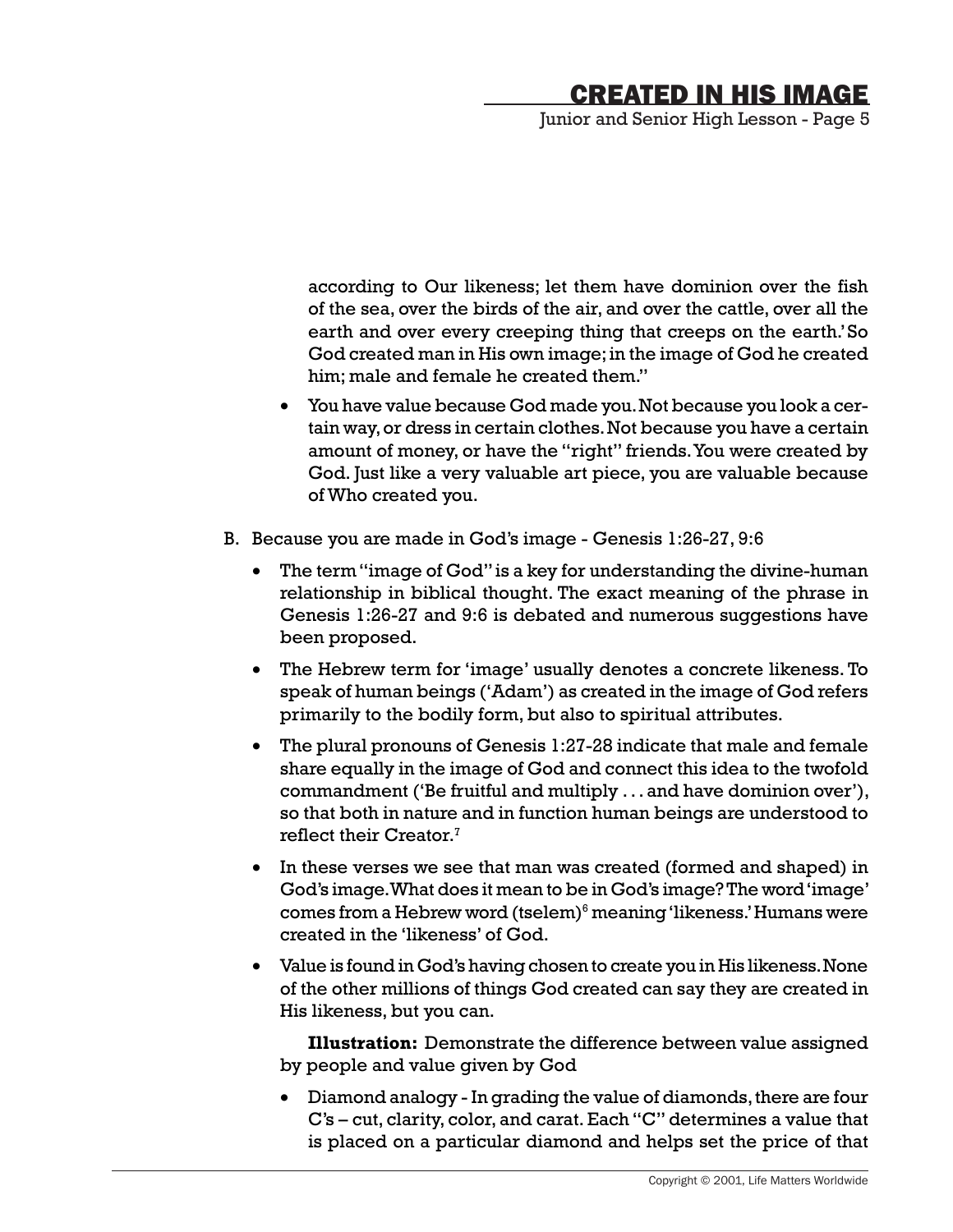Junior and Senior High Lesson - Page 6

stone. God does not have such a rating standard for human beings. We all have value because we've been created by God in His image

### **C. Because God Gave you life today**

- We are only here today because God gave us life to live. We would not be alive today without a God who gives life daily. See Colossians 1:16,17.
- • In James 4:13-17, the Bible says that life is a mist and there are really no guarantees about tomorrow. We must realize that God gives life daily and we shouldn't even expect to have it tomorrow except if God wills.



• God is sovereign and alone determines the length of our days. See 1 Samuel 2:6, Psalm 39:4, and Psalm 139:16.

### **D. Because Christ died for you**

- • In 2 Corinthians 5:15, the Bible tells us that Christ died for all of us, so that we could live for him.
- In 1 Peter 3:18, God's words says Christ died to restore the relationship between God and man that was broken by sin.
- John 3:16 tells us that God loves us. That's how much he values you and me. He gave his life for us, paying the price of death that we were supposed to pay.
- • Possible gospel presentation

### Step #3 Took

So what? What does this mean to me? How do I need to be different because of this lesson?

Recognize the value of life around you. There is value in the unborn baby, in the young child, in your classmates, in your parents, in the elderly, and in the terminally ill.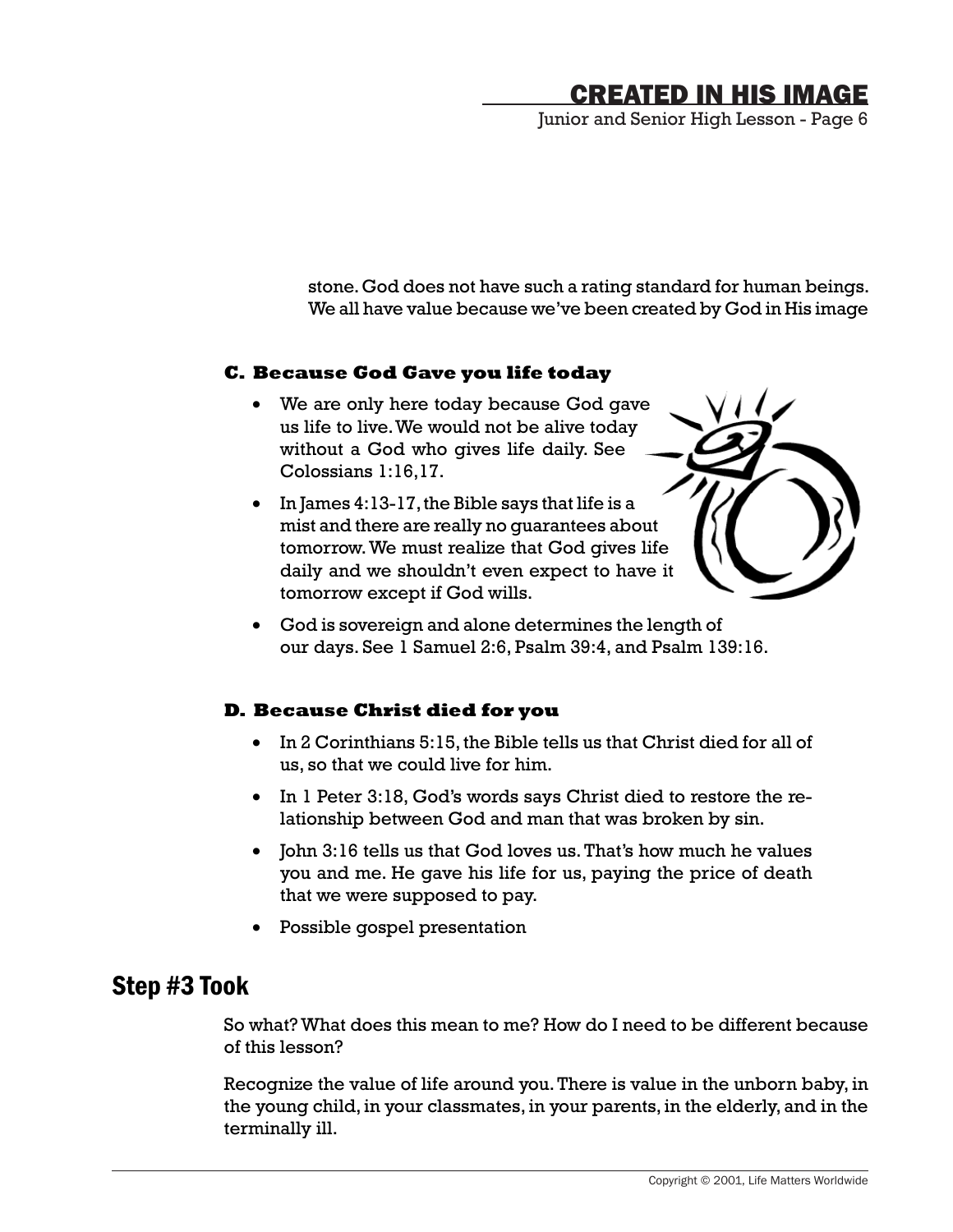Junior and Senior High Lesson - Page 7

(The "took" section offers three options. You may use one or all of them – it's up to you based on your group.)

### **Option #1**

God values you. So why are you trying to live someone else's life? You need to be yourself and recognize God has created you with value. Despite whether others choose to value you or not, God values you and His opinion is really the only one that matters. Look at Jeremiah 1:4-8. God didn't like it when Jeremiah said that he was only a child. God wanted Jeremiah just the way he was, and He wants us just the way we are. (See Proverbs 12:9.)

### **Option #2**

God values others, why don't you? God has given all people value and yet too often we choose to judge them, giving them either a too high or too low status. God says to treat all people with value (James 2:1-7, Acts 10:34). In Matthew 5:1-12, Jesus said that all the "lowly" people of the earth will be blessed. If the Son of God will lift them up, then we should do it, too. Besides, the least will be greater in heaven (Mark 10:42-45). (See Proverbs 14:31.)

### **Option #3**

Your life is valuable, don't waste it. God created you with a purpose in mind (Ephesians 2:10). What does He want you to do with the life He gave you? Don't let your life become useless (2 Peter 1:5-8). As the Bible says in Ephesians 4:1, we need to live a life worthy of its value – the calling we have received.

How? Colossians 3:17 says we can live a worthy life by doing everything in the name of Christ. Our lives are valuable, so let's reach our ultimate fulfillment: Give your life to God today!

If the story of Christ has been presented in point #2-D, then prompt those who haven't already given their lives to God to do so now (Romans 10:9-11, 2 Corinthians 5:15).

At the end of the lesson, take some time to talk to God and thank Him for the life He has given you. Don't ask Him for anything – just thank Him for all He's given you!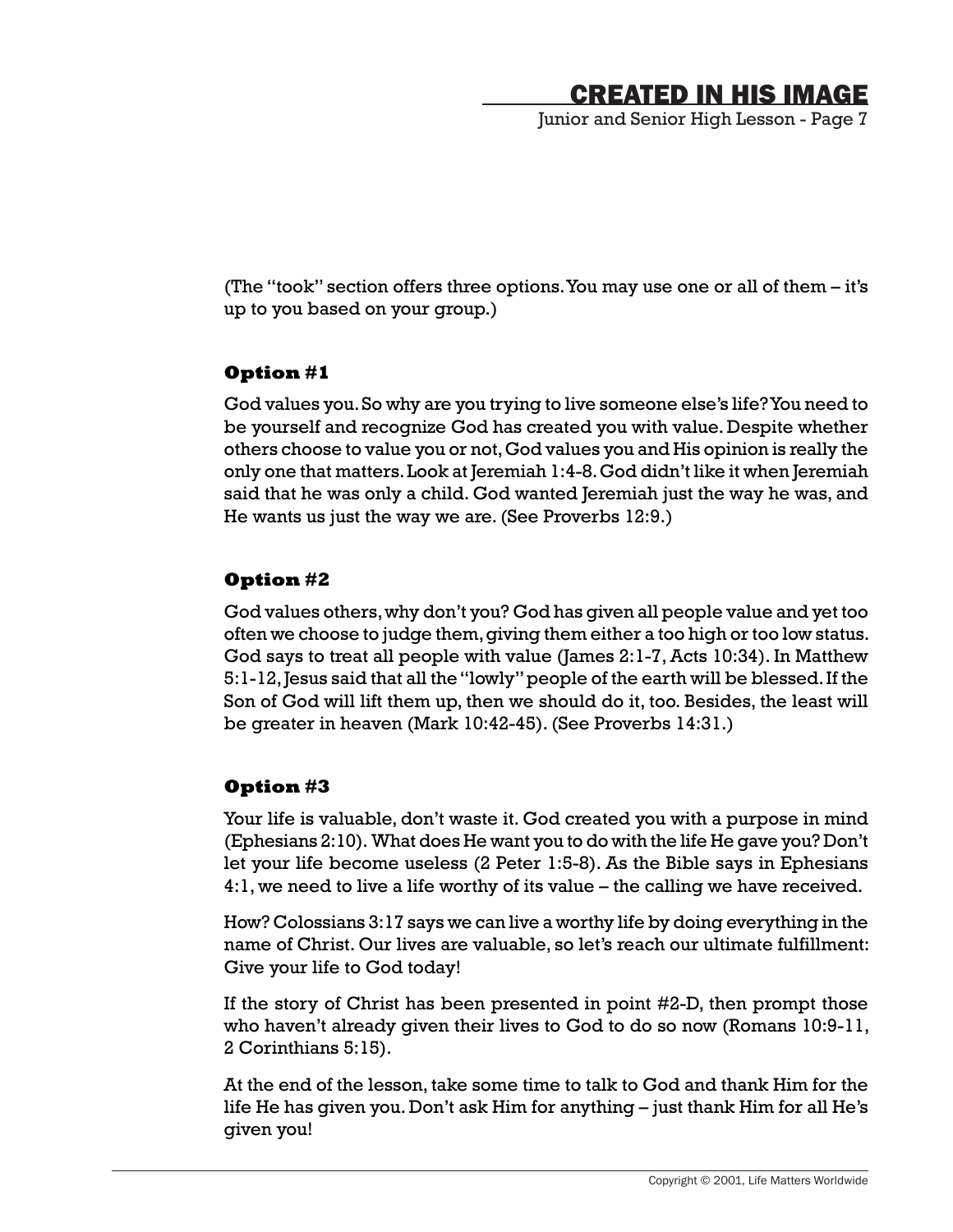Junior and Senior High Lesson - Page 8

#### **ENDNOTES**

- 1. Check current listings of sales or bids on artwork at christies.com or sothebys. com.
- 2. See http://www.cnn.com/2001/WORLD/europe/07/11/michelangelo. auction/index.html and http://www.cnn.com/2000/SHOWBIZ/Arts/10/10/ uk.michelangelo/index.html.
- 3. See http://www.cnn.com/2000/STYLE/arts/07/05/britain.michelangelo.ap/ index.html
- 4. See www.census.gov/cgi-bin/ipc/idbrank.pl
- 5. See http://www.ushmm.org
- 6*. Enhanced Strong's Lexicon*, (Oak Harbor, WA: Logos Research Systems, Inc.) 1995.
- 7. Achtemier, Paul J., Th.D., *Harper's Bible Dictionary*, (San Francisco: Harper and Row, Publishers, Inc.) 1985.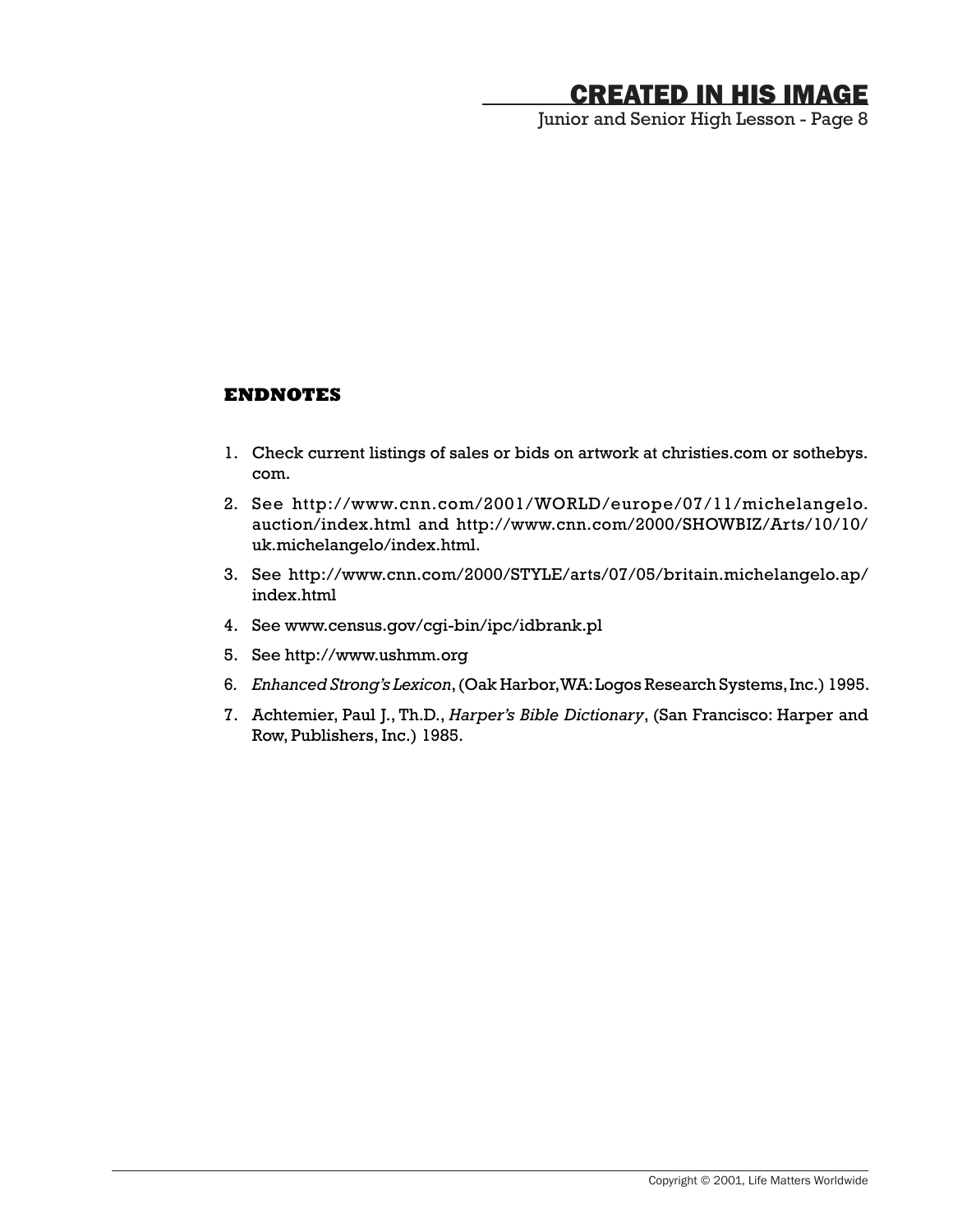Adult Lesson - Page 1



# A Godly Response to the World I Live In

### Introduction

As class begins, hand out the student worksheet and direct attention to the box at the top. Encourage class members to list the 10 most important social issues that Christians should take a stand on in today's culture. You may want to have the class break into small-group discussions. Record the most often cited responses on the board. Allow an opportunity for sharing and discussion with the entire class.

### **Opening Comments**

Society is not in short supply of issues that ought to be addressed. This morning we'll be talking about an issue that can leave us either emotionally charged or emotionally empty. How we feel about it can depend to a great extent on what has happened in our personal lives, or in the lives of those very close to us. The issue is abortion.

We are bombarded by so many issues today that it seems we just can't afford to care. As we consider our personal position on this issue, we can begin at several starting points. But the critical question is, what will the source of our final authority be?

Science can help. It can tell us a lot about the beginning and marvels of life. Science supposedly deals with facts, but the facts can be skewed by a person's pre-conceived biases. While science can easily be used to support a pro-life position, some people remain unconvinced by the overwhelming evidence because of their pre-suppositions (i.e. evolution).

Abortion can also be approached statistically. Graphs, tables, charts, and statistics showing the scope and effects of abortion are fairly easy to come by. They show up in the newspapers and magazines. With the Internet we can quickly access all kinds of information from all over the world. The statistics on abortion are also overwhelming, but they have not been enough to change people's minds.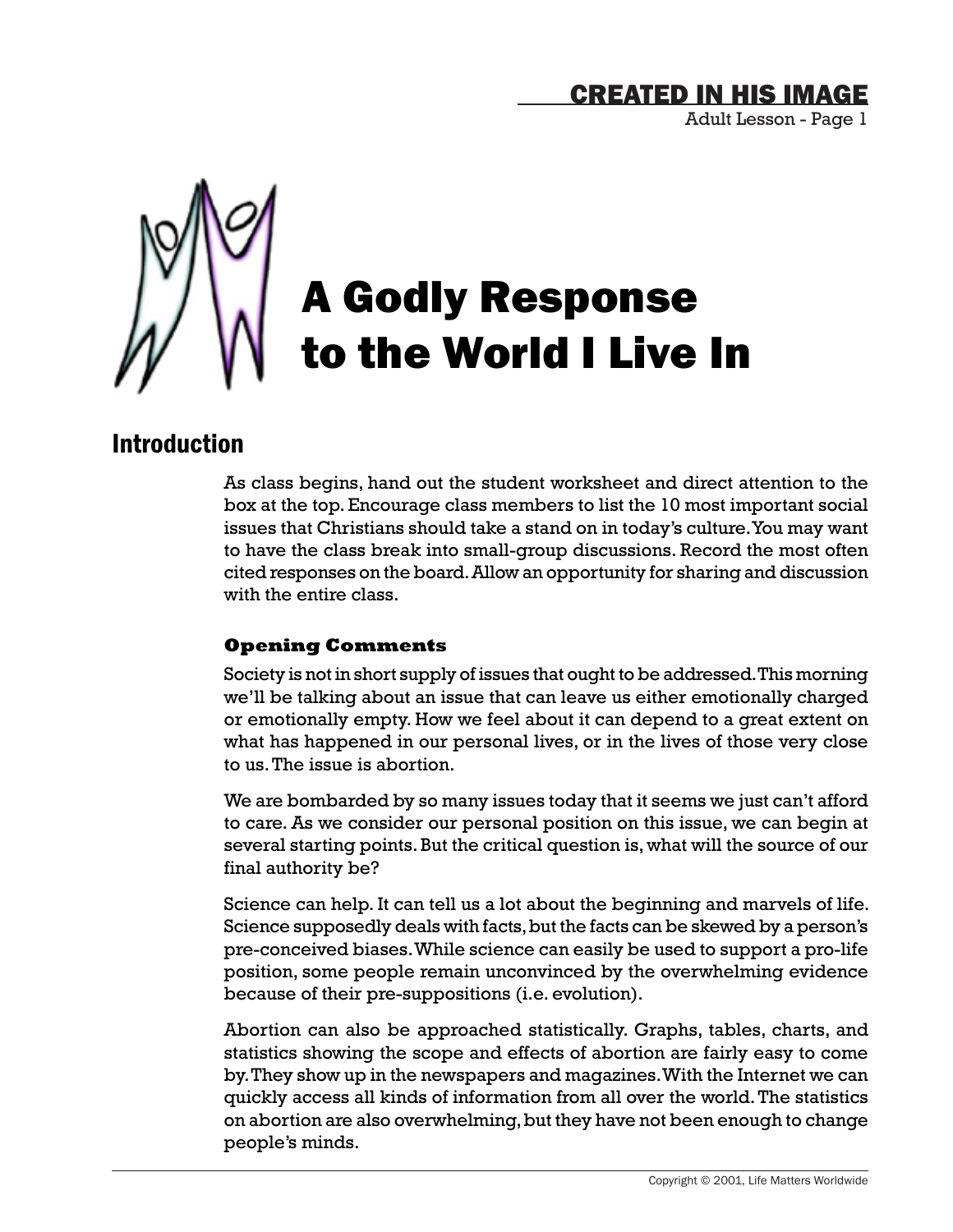Adult Lesson - Page 2

Then there are the testimonials. We can read or listen to stories of both men and women who have been devastated by an abortion in their lives. Or there are the stories of individuals who stopped short of an abortion and rejoice in that decision, even years later. But there are also stories of women who say they are glad they went ahead with an abortion.

All of this points to the need for another source or foundation for our opinions and decisions. While science, statistics, and stories can, and do, lend credence to a given conclusion, the real question is what is the ultimate source of authority.

This is not just a philosophical exercise. Christians must answer that question for every area of life. Our convictions must be founded in Scripture. It must influence our response to every issue, including our position and response to the issue of abortion.

We don't have time to fully cover every facet of this important issue, or look at every Scripture passage that has a bearing on this subject. However, we will begin to build some very solid personal positions on this subject in three areas: Our convictions, our courage, and our compassion. They play a critical role in reaching our final conclusion on the issue of abortion.

### 1. The Biblical Basis for a Conviction on the Sanctity of Human Life

In the first area, that of conviction, we'll try to answer the question: "What do I believe?" For the sake of time, we will quickly examine only one passage, Psalm 139:13-18. Our goal is to identify the basic truths that this passage presents to us.

(The best way to accomplish this might be to allow class members to form small study groups to wrestle with the passage together. Insights they discover will have greater impact than ones you present in lecture form. You might also encourage them to look at different translations to improve their observation skills.)

As we look at Psalm 139, we can draw out at least four insights that complete this sentence: My life and body . . .

- Are hand-designed by God (vs. 13)
- Are complex in creative detail (vs. 14)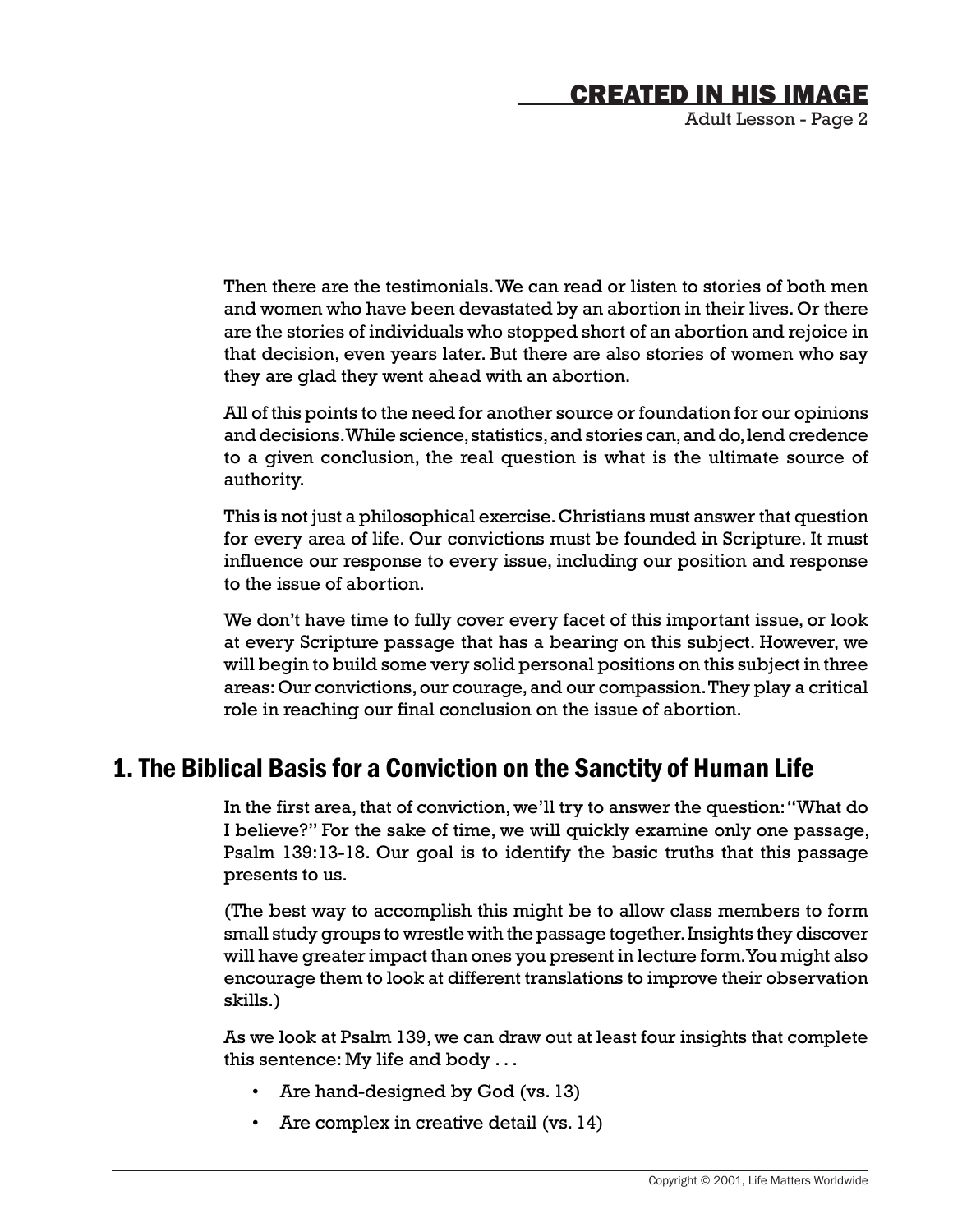Adult Lesson - Page 3

- Find their starting point at conception (vs. 15-16)
- Are part of God's daily thoughts (vs. 17-18)

(Each point may be expanded upon through research in Bible commentaries.)

Of course, this is not the only passage that would indicate to us that human life begins at the point of conception, but it is foundational. Once we accept this as a Biblical principle, we're immediately led to the second issue, that of courage, where we need to answer the question: "Where will I stand?"

### 2. The Biblical Basis for a Courageous Response to Abortion

Throughout the Bible, as men and women were faced with challenges, they were always encouraged to respond with courage. On your worksheet are the references to four such passages (1 Samuel 17:32, 1 Chronicles 28:20, 1 Corinthians 16:13-14, Philippians 1:20) that come from a variety of circumstances. The common thread is that we are not to succumb to fear as we face the issues that surround us.

### **Discussion**

Assuming that we wanted to face the challenge of abortion in our world, what steps of courage might be involved?

### 3. The Biblical Basis for a Compassionate Response to Abortion

The final issue we must deal with is that of compassion, and the question: "How will I respond?" This question is not pointed toward addressing the entire issue of abortion. Neither is it directed toward how we should respond to those who are proponents of abortion. The question is: "How should we respond to those who have been impacted by abortion?"

We can be very quick to condemn or convict those who promote abortion as a practice, or even as an option. But how do we respond to those who have been hurt by an abortion? It would be good for us to read some literature that would help us gain some sensitivity to this issue. (Helpful web sites include http://www.safehavenministries.com and http://www.afterabortion.org.) If abortion has not een a part of our personal lives, we most likely do not have a clear sense of the impact that it can have on an individual.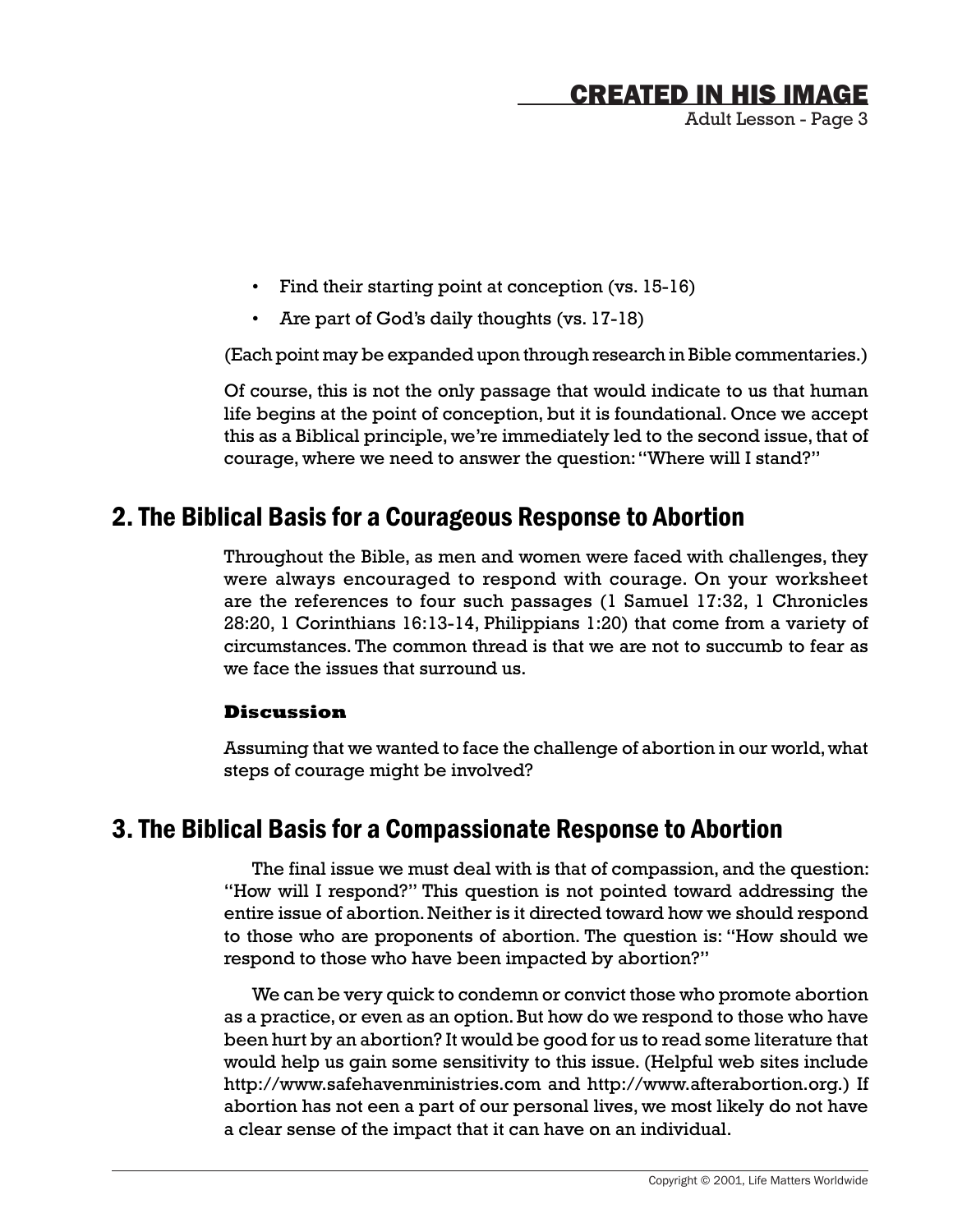Adult Lesson - Page 4

After an abortion, women often experience a deep sense of loss that can last for a long time. Grief and remorse can be triggered by the anniversary of an abortion, or day that would have been the aborted child's birthday. Individuals often struggle with a sense of separation from God because of choices they've made.

Not only women, but also fathers and grandparents may have similar responses if they are aware of an abortion. What would you say to this man who, wrote to Baptists for Life?

"I was to be a father of twins. My wife decided to have an abortion despite my objections. We had talked many times since and before our marriage that we wanted to have babies, and that we both objected to abortion.

"But now, I find myself feeling very angry and hurt by this woman. She had the abortion last Friday and today she still is in pain. Well so am I. I cannot find any help for hurting 'to be' Dads. How am I supposed to believe anything else my wife tells me?

"Do you know of information to help me? I have a Christian counselor that I meet with tomorrow and I know that she can help me through, but there must be other men that have been hurt by these 'it's my body' women.

"Sorry, if I am spewing here but I'm seriously searching for help."

On your worksheet are four more references that point to our obligation to be people of compassion: 2 Corinthians 1:3-4, Galatians 5:22-23, Colossians 3:12, and 1 John 3:17.

(Alert the class that there are at least two dangers as we approach a topic such as this. The first is insensitivity. We hurt others around us so easily, even though we intend to help. Challenge the class to think carefully about what they should and should not say, what they should and should not do. The second danger is inactivity. We're so accustomed to attending classes and being exposed to Biblical material that we develop an almost unconscious ability to tune out the truth. Therefore, a single step of action will be better than none. Challenge your class to think about what the next step should be for them.)

Life Matters Worldwide has many valuable resources on its web site [lifemattersww.org] that would help you to add practical steps to each point of the lesson.